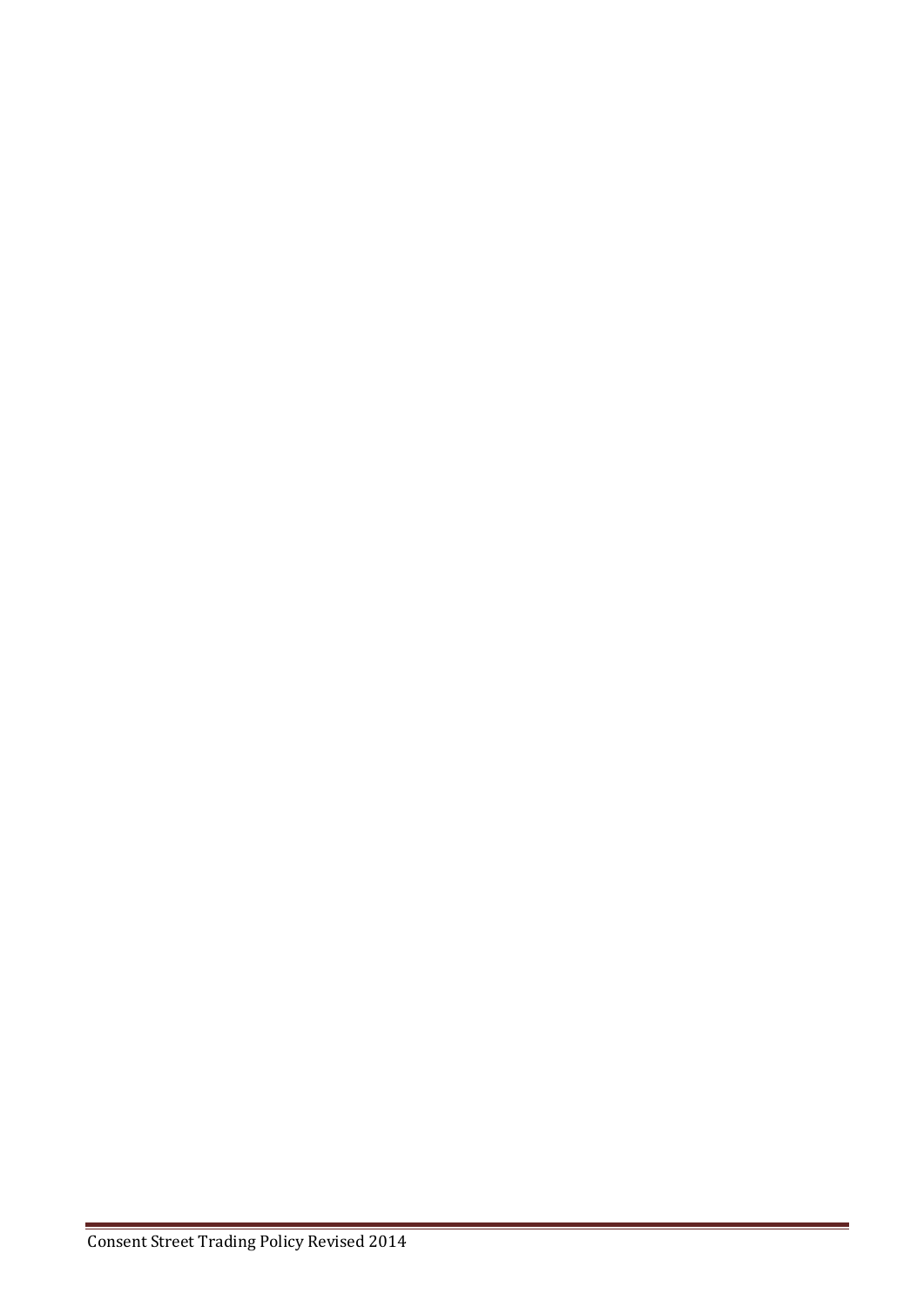# **Contents**

| Section                                                         |                                             |                            | Page           |
|-----------------------------------------------------------------|---------------------------------------------|----------------------------|----------------|
| $\mathbf{1}$                                                    | <b>Introduction</b>                         |                            | 1              |
| $\overline{2}$                                                  | <b>Criteria</b>                             |                            | $\overline{2}$ |
| 3                                                               | <b>Definitions</b>                          |                            | $\overline{4}$ |
| 4                                                               | <b>Legal Situation</b>                      |                            | 5              |
| 5                                                               | <b>Private Land</b>                         |                            | $\overline{7}$ |
| 6                                                               | <b>Advertising</b>                          |                            | $\overline{7}$ |
| $\overline{7}$                                                  | <b>Appearance</b>                           |                            | $\overline{7}$ |
| 8                                                               | Food                                        |                            | 8              |
| 9                                                               | <b>Suitability</b>                          |                            | 8              |
| 10                                                              | <b>Insurance</b>                            |                            | 8              |
| 11                                                              | <b>Application Requirements and Process</b> |                            | 9              |
| 12                                                              | <b>Types of Permissible Consents</b>        | <b>Town Centre - Day</b>   | 9              |
|                                                                 |                                             | <b>Town Centre - Night</b> | 10             |
|                                                                 |                                             | <b>Mobile/Out of Town</b>  | 10             |
|                                                                 |                                             | <b>Special Event</b>       | 10             |
|                                                                 |                                             | <b>Limited Period</b>      | 10             |
| 13                                                              | <b>Consultation</b>                         |                            | 11             |
| 14                                                              | <b>Fees</b>                                 |                            | 11             |
| 15                                                              | <b>Contacts</b>                             |                            | 12             |
| 16                                                              | <b>Pool of Conditions</b>                   | <b>Standard</b>            | 13             |
|                                                                 |                                             | <b>Generators</b>          | 14             |
|                                                                 |                                             | <b>Town Centre</b>         | 14             |
|                                                                 |                                             | <b>Motor Vehicles</b>      | 14             |
|                                                                 |                                             | <b>Food Related</b>        | 14             |
|                                                                 |                                             | <b>Mobile Traders</b>      | 14             |
|                                                                 |                                             | <b>Special Event</b>       | 15             |
|                                                                 |                                             | <b>Large Marquees</b>      | 15             |
|                                                                 |                                             | <b>Limited Period</b>      | 16             |
| <b>Prohibited Streets</b><br><b>Appendix 1</b>                  |                                             | 17                         |                |
| <b>Appendix 2</b><br><b>Code Of Practice (Ice-Cream Chimes)</b> |                                             |                            | 19             |
| <b>Annex 1</b><br><b>Summary of Code of Practice</b>            |                                             | 23                         |                |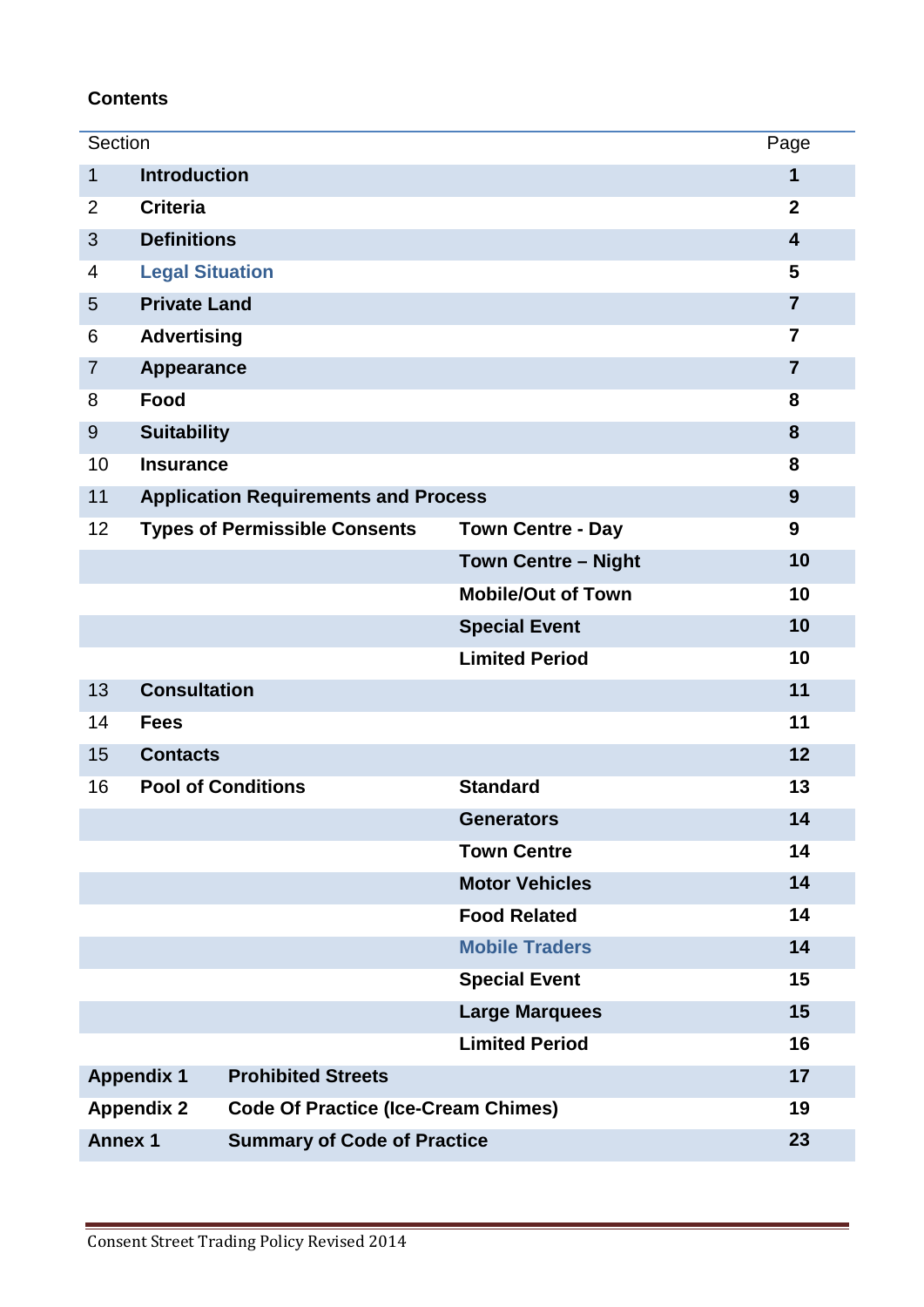# **1. GENERAL**

# **Introduction**

- $1.1$  Darlington. The ability to regulate street trading is set out in Schedule 4 of the Local Darlington Borough Council has adopted the provisions of the Local Government (Miscellaneous Provisions) Act 1982 in relation to street trading within the borough of Government (Miscellaneous Provisions) Act 1982, referred to in this policy as "the 1982 Act".
- 1.2 Street Trading can aid the local economy and add to the facilities offered to people area and does not give rise to problems associated with crime and disorder. It is permitted where there is a high flow of fast moving traffic or where it creates a hazard who visit, live, and work in Darlington. The Council therefore supports and encourages the provision of street trading in the borough providing that it is located where it can make a positive contribution to add interest, vibrancy and diversity to the however important to ensure that the highway is not obstructed or that trading is not for pedestrians(especially for blind, partially sighted and other disabled people).
- $1.3$ The policies detailed in this statement have been adopted by the Council of the Borough of Darlington (the Licensing Authority) as a guide to applicants on the general matters, which the Council will take, into account when discharging its duties and responsibilities under the provisions of the Local Government (Miscellaneous Provisions) Act 1982.
- 1.4 The purpose of this policy is to
	- provide a decision making framework for applications for street trading consents
	- to create a street trading environment which is sensitive to the needs of the public including residents,
	- to provide diversity and consumer choice, and
	- to enhance the character, ambience and safety of the town centre area.
- • to enhance the character, ambience and safety of the town centre area. 1.5 The Council has designated all of the borough's streets as consent streets except those designated prohibited streets (i.e. places where street trading cannot take place). A list of all prohibited streets attached at Appendix 1.
- 1.6 When considering an application for a street trading consent, the Council will decide each case on its own merits. The following matters will be taken into account:-
	- Public Nuisance
	- Crime and Disorder
	- Road Safety
	- Health and Safety
	- Any history of complaints etc
- 1.7 If a street trading consent is granted, conditions may be applied to ensure that these factors continue to be addressed by Consent Holders and that any trading activity does not result in the pollution of land, or the highway.
- from Consent Street Trading. 1.8 Consent Street Trading is separate from the authorised Market which is held in Darlington Town Centre every Monday and Saturday. There are also authorised Speciality Markets which are held throughout the year and again these are separate from Consent Street Trading. Consent Street Trading Policy 2014 **Page 1**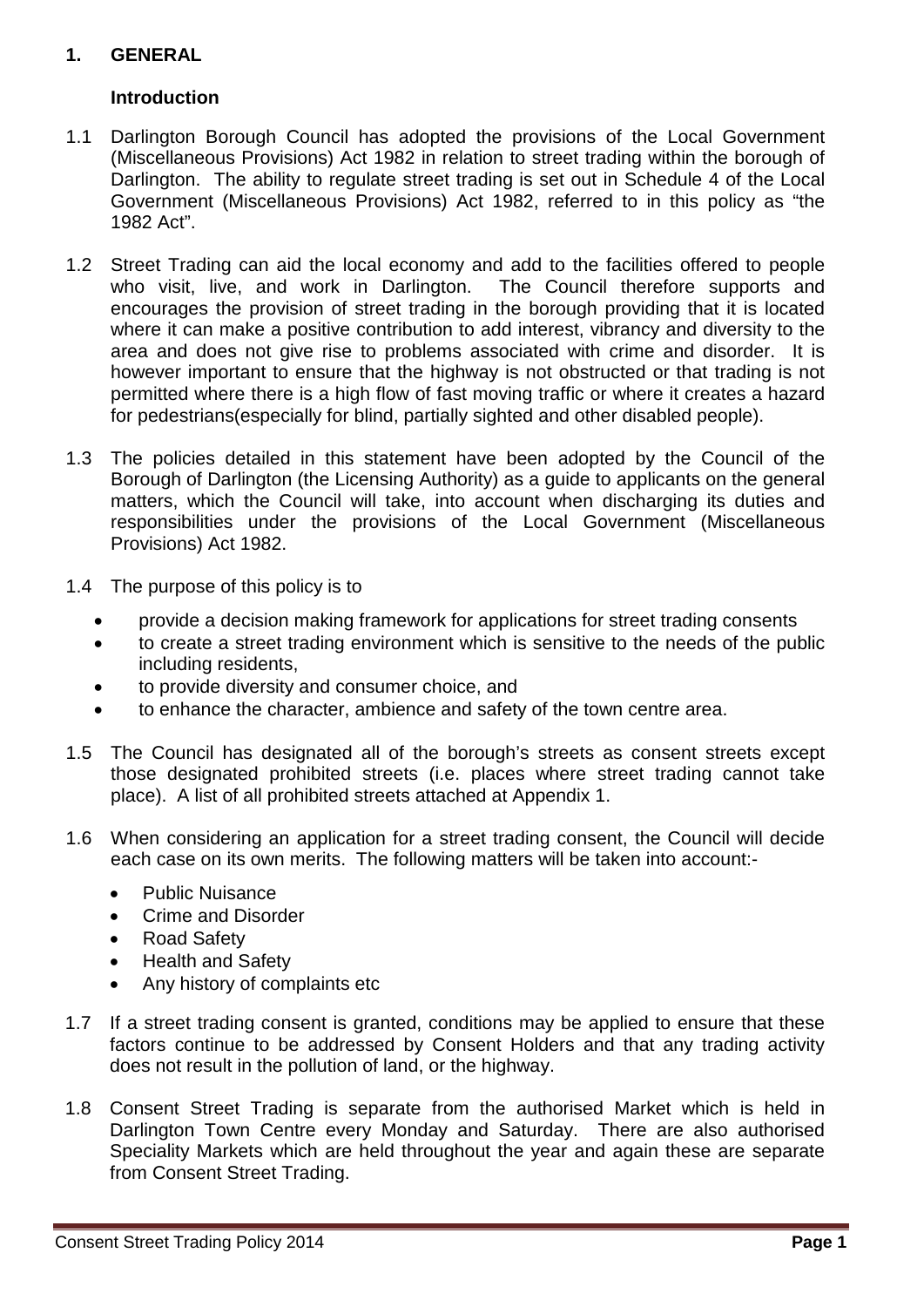- Horsemarket. Contact details for the Markets Office are provided on Page 12 of this 1.9 Consent holders wishing to trade on the market or at a speciality market will need permission from the Markets Office which is based in the Old Town Hall in Policy.
- 1.10 A street trading consent will not normally be granted where:
	- There would be a significant effect on road safety either from the siting of the consent or from customers visiting or leaving the area, and/or
	- potential for the harbourage of vermin, odour or fumes, and/or • There would be a significant loss of amenity caused by traffic, noise, rubbish,
	- There is a conflict with Traffic Orders such as waiting restrictions, or
	- The vehicle, trailer or stall or cart to be used obstructs either pedestrian or vehicular access, or traffic flows, or places pedestrians in danger when in use, and/or
	- • The site does not allow the consent holder, staff and customers to park in a safe manner, and/or
	- allow safe access and egress from the site for both customers and staff, and/or • The trading activity is carried out after dusk and the site is not adequately lit to
	- The Council is not satisfied that applicants have made satisfactory arrangements for the storage and collection of all refuse associated with their business, and/or
	- • The proposed activity presents a risk to public order. This is likely to be more of an issue in respect of applicants wishing to trade at later hours.
	- • The proposed goods to be sold are deemed to be of an inappropriate nature and/or deemed to present a risk to the health and/or safety of members of the general public.

# **2 CRITERIA**

- 2.1 Nothing in a consent shall grant or be deemed to grant to the holder any other licence or permission required under any legal requirement. The holder is specifically advised to obtain any such other approval as may be required.
- tenancy or lease. The consent holder shall at no time have the exclusive right to trade 2.2 The consent is personal to the consent holder and shall not be construed as creating a from the street or any part of it.
- 2.3 The rights and benefits contained in the consent are limited to the person named on the consent and may not be re-assigned, sold or otherwise transferred without the written approval of the Licensing Authority.
- 2.4 The subletting of any consent is prohibited
- mentioned in the consent and on days and hours detailed in the consent. 2.5 No trade or retail sale may be conducted in any street other than in the area
- 2.6 The consent holder shall not trade or offer for sale any item or goods unless it is permitted by the consent.<sup>1</sup>
- 2.7 The consent holder shall be responsible for ensuring compliance with all legislation that may apply to the trading activity.

<span id="page-4-0"></span><sup>&</sup>lt;sup>1</sup> Where the consent gives permission for the sale of hot or cold food and/or beverages there no requirement to specify individual items. Where a consent permits the sale of eg jewellery, trading in goods other than jewellery  $\overline{\phantom{a}}$ shall not be permitted.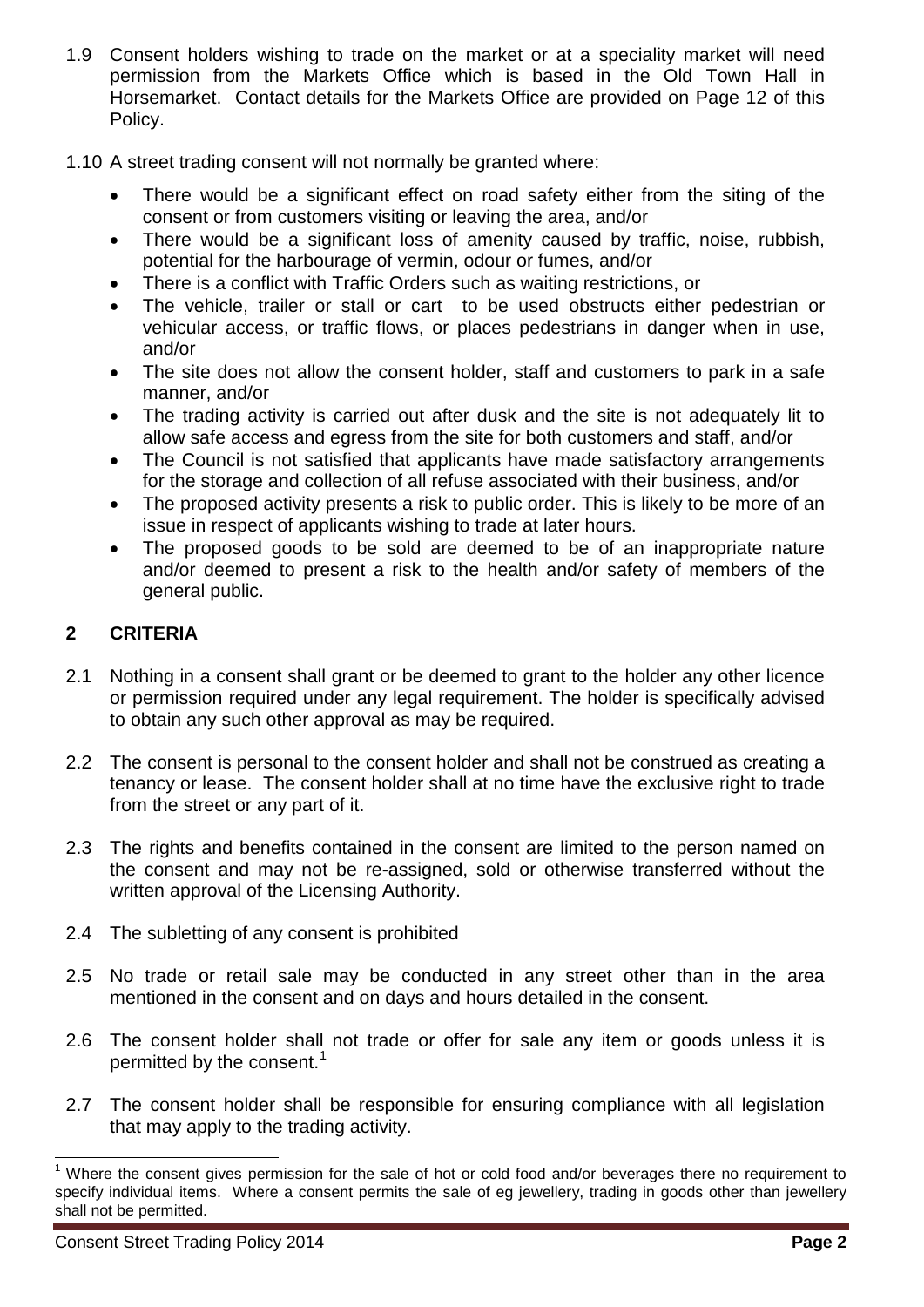- 2.8 The consent holder shall be responsible at all times for control of their unit.
- 2.9 A consent does not convey or confer any rights of access or egress to footpaths, verges, or other areas of land, whether or not cultivated, forming part of or adjacent to a public highway. Local road traffic regulations/orders must be observed at all times.
- 2.10 The consent holder or their employee(s) shall comply with any reasonable request by an authorised officer or police officer to move to an alternative location within the consent street.
- 2.11 No animal shall be present on any stall, vehicle van or cart.
- 2.12 A copy of the consent shall be made immediately available upon request to an authorised officer of the Council or the Police.
- at any time. The Council has the right to terminate a consent at any time. 2.13 The consent holder may terminate the consent by giving written notice to the Council
- 2.14 Auction sales shall not be permitted as part of the consent.
- 2.15 If a consent holder fails to use the consent for 3 months or more the consent will be deemed to have been surrendered.
- 2.16 Consent holders have a duty of care in relation to their street trading sites and adjacent areas and must not damage in any way, either wilfully or by negligence, any part of the consent street including paved areas, signs, fencing etc.
- 2.17 Neither the consent holder nor any assistant shall advertise or display, sell or wear any article or merchandise which is offensive or which would be deemed an offence under any other legislation.
- 2.18 No process or operation shall be carried on which would give rise to nuisance such as noise, smoke, smell, lights or vibration.
- 2.19 The consent holder shall take adequate precautions to prevent the risk of an outbreak of fire at his/her stall or vehicle.
- during the hours of darkness. 2.20 All street trading units shall be equipped with safe and adequate lighting for operation
- person in charge of any shop or business, to any resident, or person using the street. 2.21 The consent holder shall, on all occasions when carrying on business, be strictly sober, and conduct him/herself in a proper, civil and courteous manner. He/she shall not carry on his/her business in such a way as to cause annoyance to the occupier or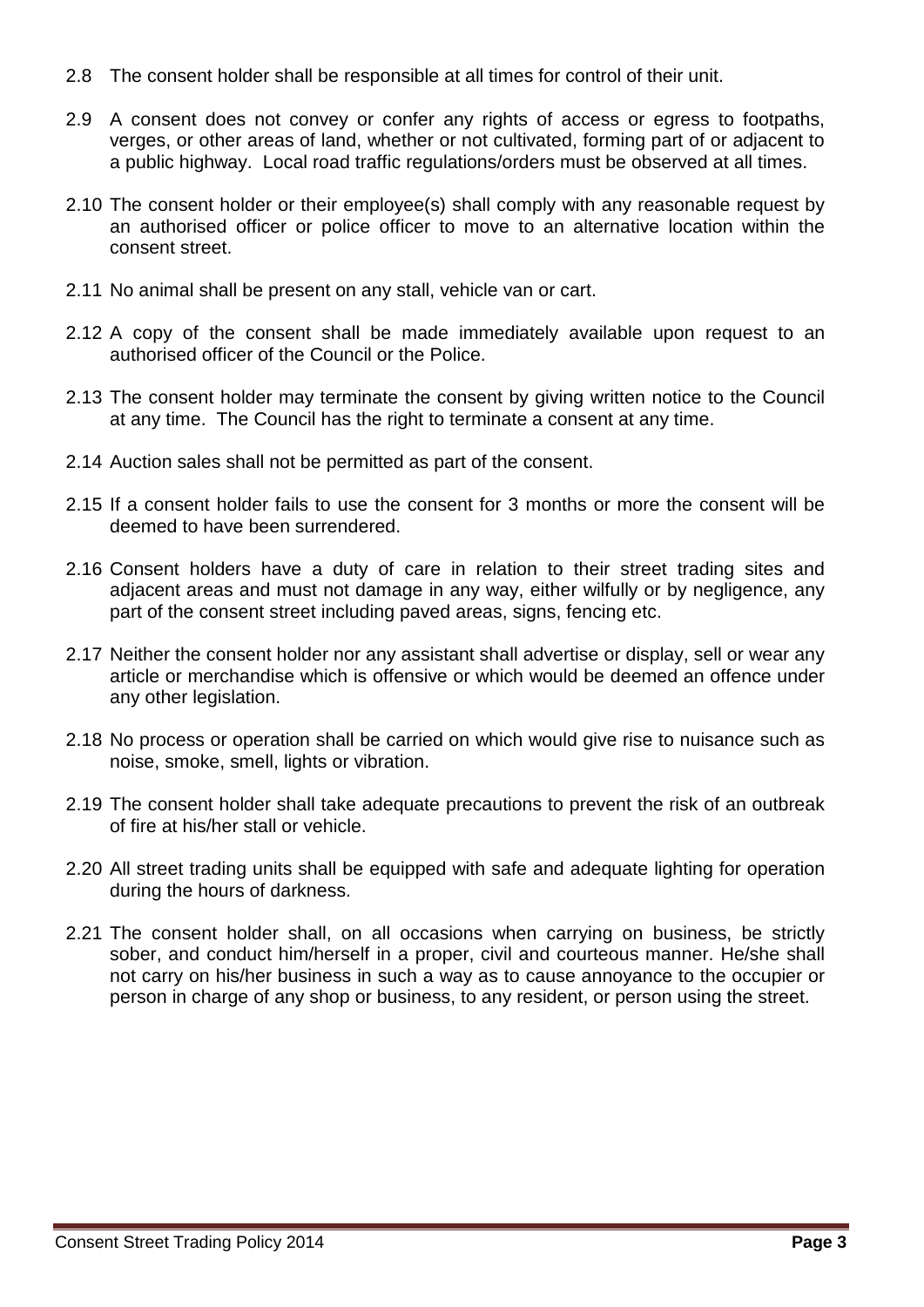### **3 DEFINITIONS**

In this Policy, the following phrases shall mean:

- as public parks and gardens or supermarket car parks this Street: The definition of a street includes any road, footway or other area to which the public have access without payment (such includes potential access, that is the right to access, rather than just actual use.). "
- Consent Street: A street in which street trading is prohibited **without** the consent of Darlington Borough Council. It is illegal to trade in a consent street without first obtaining permission from the Council.
- street may not be wide enough to facilitate a consent holder or the council may wish to restrict trading at a particular location Prohibited Street: A street in which any trading is prohibited – For example the
- Street Trading: The selling or offering for sale of any article in the street. This includes any type of food, household goods, flowers and vegetables
- Market Day: Usually Mondays and Saturdays
- Darlington People's Market. Speciality Market: Examples include Love Your Local Market, The Food Festival, Summer Markets, Christmas Markets and Christingle Markets,
- Consent Holder: The person(s) to whom consent has been granted or renewed and includes any persons employed or assisting the principal consent holder.
- News vendor: Seller of newspapers or periodicals
- Roundsman: Someone who follows the round of his customers taking orders and delivering earlier orders. – eg a milkman
- travels to trade. If he sets up a stall or barrow and waits for Pedlar: A pedestrian who goes to his customers rather than allowing them to come to him and trades as he travels rather than people to approach him rather than approaching them then he is a street consent holder and not a pedlar.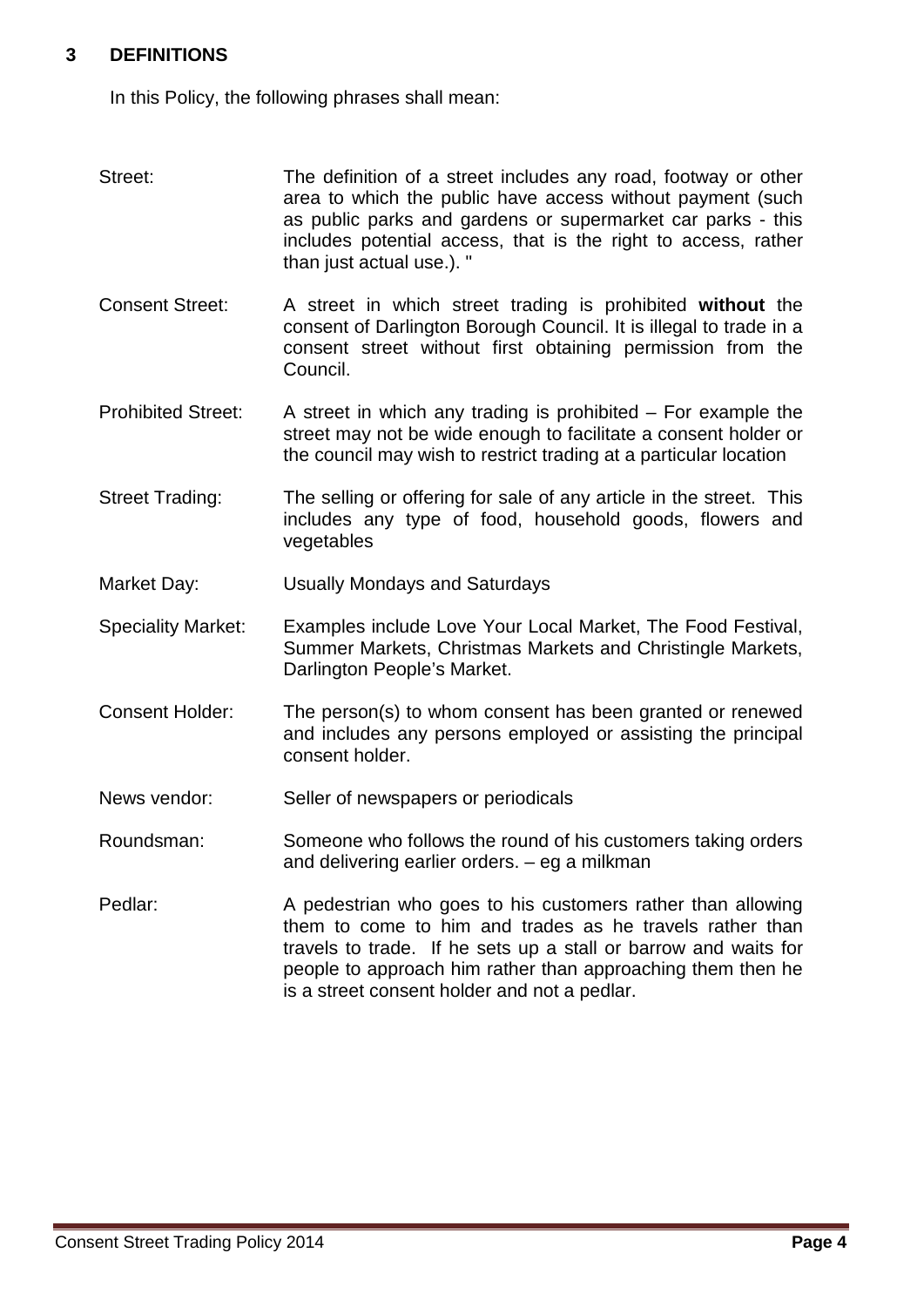# **4 LEGAL SITUATION**

- 4.1 A person will not require a street trading licence or consent for:
	- • Anything done in a market or fair, the right to hold which was acquired by virtue of a grant (including a presumed grant) or acquired or established by virtue of an enactment or order.
	- Trading in a trunk road picnic area as defined in s112 of the Highways Act 1980.
	- Trading as a news vendor (newspapers and periodicals) which are sold or offered for sale without a stall or receptacle for them or with a stall that does not exceed 1 metre in length or width or 2 meters in height or occupy a ground area exceeding 0.25 square meters or stand on the carriageway of a street.
	- Trading which is carried on at premises used as a petrol filling station; or
	- premises so used and as part of the business of the shop.  $2^2$  $2^2$ • Trading which is carried on at premises used as a shop or in a street adjoining
	- Selling things as a roundsman (e.g. a milkman).
	- • The use for trading under Part VIIA of the Highways Act 1980 of an object or structure placed on, in or over a highway;(eg Pavement Café Licence)
	- • The operation of facilities for recreation or refreshment under Part VIIA of the Highways Act 1980;
	- • The doing of anything authorised by regulations made under section 5 of the Police, Factories, etc. (Miscellaneous Provisions) Act 1916. (Street Collection)
	- Trading by a person acting as a pedlar under the authority of Pedlars Certificate granted under the Pedlars Act 1871.

 contacting the Licensing Section – details of which can be found at Page 12 of this Policy. Alternatively, applicants may wish to consult with a solicitor prior to making an Further advice as what does or does not constitute street trading can be obtained by application.

- decided upon its own merits 4.2 Consents are granted or renewed for such a period of time as the Council may specify. The period of consent granted will take into account the need to avoid unduly restricting other applicants who may wish to trade from a nearby site. Each application will be
- conditions to it, as it considers reasonably necessary. 4.3 When granting or renewing a street trading consent, the Council may attach such
- 4.4 The Council is under no duty to grant a street trading consent and need not specify statutory grounds for refusal.
- 4.5 The Council may suspend a street trading consent for
	- non-payment of fees or
	- because other agencies such as highways authority require access to the trading location or
	- there are Council authorised events taking place at or in the vicinity of the authorised consent.

<span id="page-7-0"></span> For example:- a fruit shop may legitimately sell fruit from the front of the shop premises, whereas if a chemist sold fruit outside the front of the premises, a street trading consent would be required. Where any shop proposes to sell **EXECUTE:**<br>2. The exclusion from control of street trading granted to sales outside shops is limited to the business of the shop. goods from outside the premises clarification should always be sought as to any other legal requirements that may apply.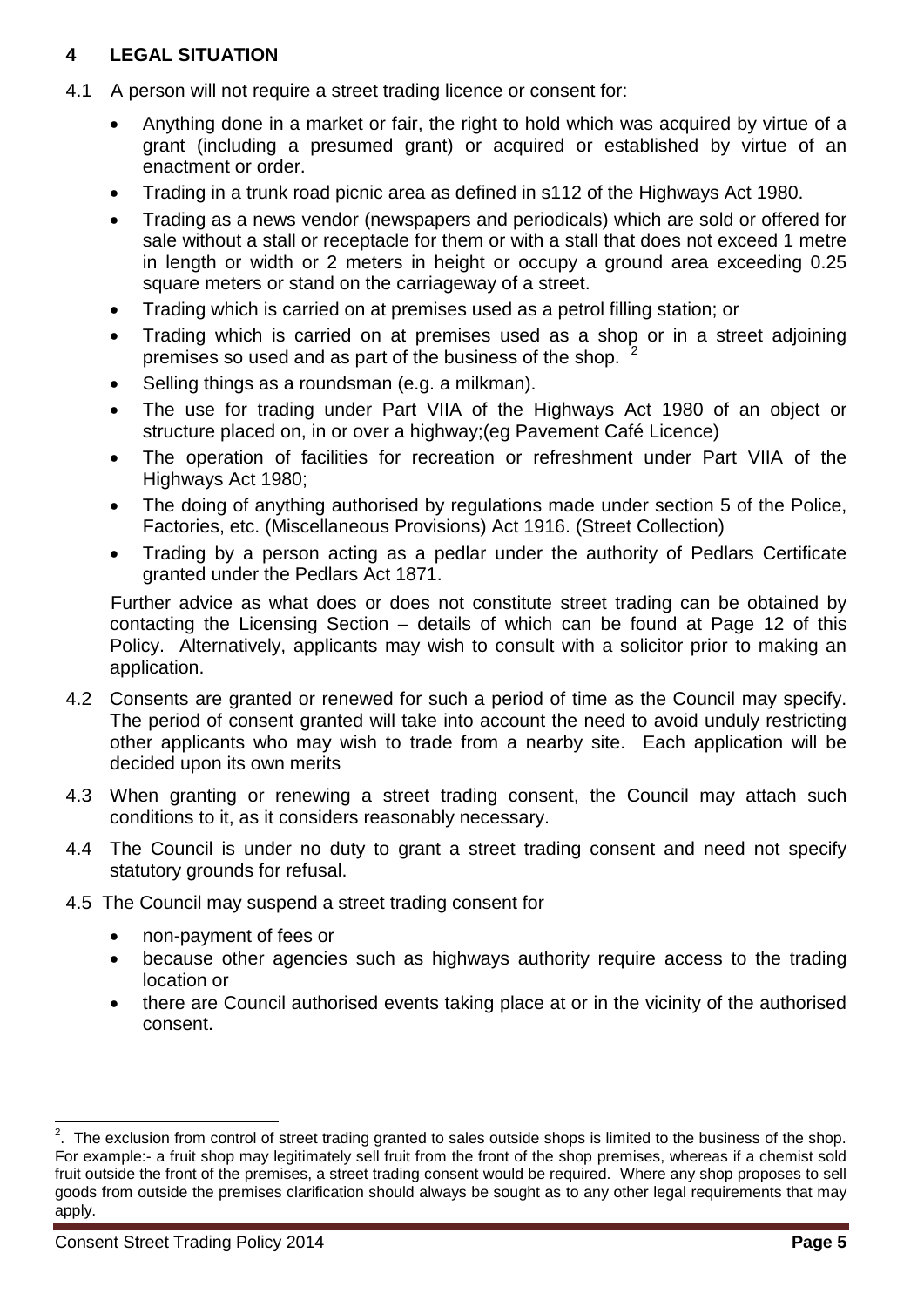- 4.6 such variations will be notified in writing to the named person on the application form for The Council may from time to time vary the conditions of a street trading consent. Any the consent and will take effect immediately or on the date of the notification letter.
- 4.7 The Council may revoke a street trading consent after it has been granted. This may be for a variety of reasons such as repeated non-compliance with conditions, non-payment of fees or non-compliance with legislation. The Council will not revoke a licence without offering the consent holder the opportunity to be heard by the Council's Licensing Committee.
	- 4.8 There is no statutory limitation on the Council's power to revoke or refuse to renew a street trading consent other than by way of a judicial review.
	- 4.9 The holder of a street trading consent may at any time surrender his consent to the Licensing Authority and it shall then cease to be valid.
	- 4.10 Where a consent is surrendered or revoked, the Licensing Authority shall remit the whole or part of any fee paid for the consent.
	- 4.11 Any consent holder street trading selling hot food and/or hot drinks between the hours of 23:00 and 05:00 hours will also require a separate licence under the Licensing Act 2003. The application will be considered separately and obtaining one does not imply that the other will be granted.
	- 4.12 The Council may specify that the holder of the consent may trade
		- Only at a location or locations as may be specified in the consent, and/or
		- Only at a specified time or times as may be detailed in the consent, and/or
		- Only in accordance with a restriction of the sounding or chimes, calls or other means of attracting customers.
		- From a stationary van, cart, barrow or other vehicle, or from a portable stall,
		- Only selling specified types of goods
- where he trades from a stationary van, cart, barrow, vehicle or from a portable stall in a place, or at a time not included in the consent, or for breach of a condition relating to the 4.13 A street trading consent holder may only be prosecuted for a breach of a condition positions and times in which he may trade but not for a breach of a condition relating to the type of article to be sold.
- 4.14 A person guilty of an offence shall be liable on summary conviction to a fine not exceeding level 3 on the standard scale.
- 4.16 Persons granted a consent to trade are advised to ensure that they are fully aware of all legislative requirements.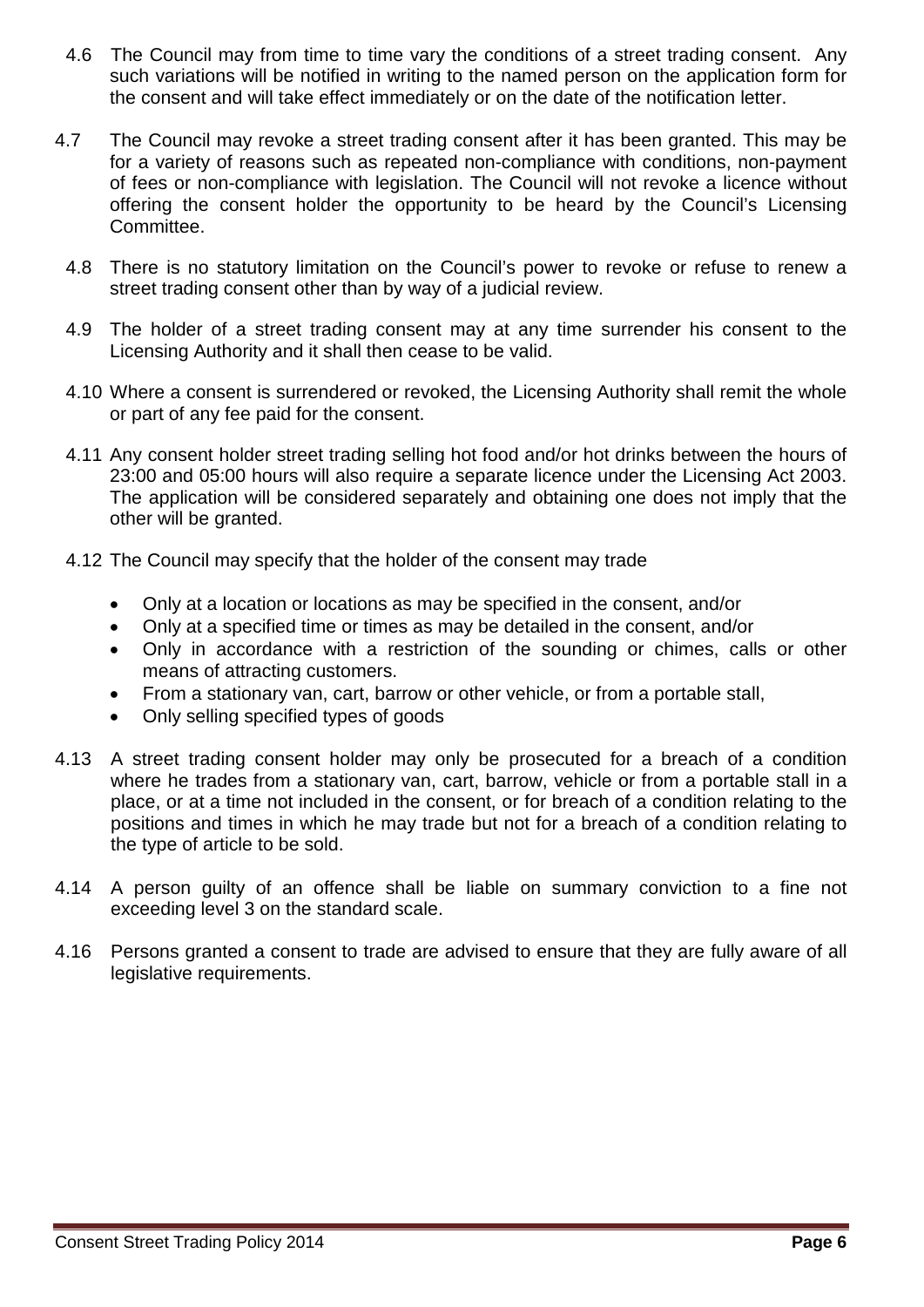- 4.17 Persons making an application may also need to be aware and ensure compliance with of the following legislation (and any subsequent revisions):
	- Environmental Protection Act 1990
	- The Human Rights Act 1998
	- Food Premises (Registration) Regulations 1991
	- Regulation (EC) 178/2002
	- Regulation (EC) 852/2004
	- Food Safety Act 1990
	- Food Hygiene (England) Regulations 2006 (as amended)
	- The Food Safety (Temperature Control) Regulations 1995
	- Health and Safety at Work etc. Act 1974 and any regulations made under this Act.
	- The Licensing Act 2003

Please note: This list is not exhaustive and there may be other relevant legislation.

#### **5 PRIVATE LAND**

- 5.1 Trading from private land to which the public have access without payment is classed as street trading and requires a consent to trade. **[3](#page-9-0)**
- 5.2 If a consent holder wishes to trade from private land, then, he/she will also require written permission pertaining to the use the land for the proposed trading from the landowner. This will be required to be submitted with any application for grant or renewal. addition, planning permission may also be required and clarification should be sought from the Planning Development Management prior to any application being submitted.

#### **6 ADVERTISING**

- 6.1 Consent holders wishing to advertise on or from their stall unit shall, prior to any advertisements being displayed, seek written permission from the licensing unit.
- 6.2 Advertising of alcoholic or smoking products or their manufacturers or any advertisement which is deemed to give offence will not be permitted on any part of the trailer, stall or vehicle.
- 6.3 The use of advertising "A" boards in the Town Centre is prohibited

# **7 APPEARANCE**

7.1 Persons wishing to apply for a consent to trade should seek advice from the Council as to their choice of vehicle, trailer or stall prior to purchase or submission of an application. See contact details at Page 12 of this Policy.

<span id="page-9-0"></span> complying with the consumer protection legislation. (West Berkshire District Council v Paine 2009)  $\overline{\phantom{a}}$ <sup>3</sup> In an appeal to the High Court in 2009, the definition of "street" was considered The Court directed that it was necessary to keep in mind the purpose of the 1982 Act which is to regulate sellers who operated without premises and itinerant consent Holders and to ensure they are

The court confirmed that local authorities are concerned not only with consumer protection but also with the suitability of those who are Street Consent Holders, what they sell and also any nuisance and inconvenience or obstruction that they may occasion to those using the streets in question.

The court also held that the definition of a street include any public place (whether private land or not) to which the public have access to **without payment.**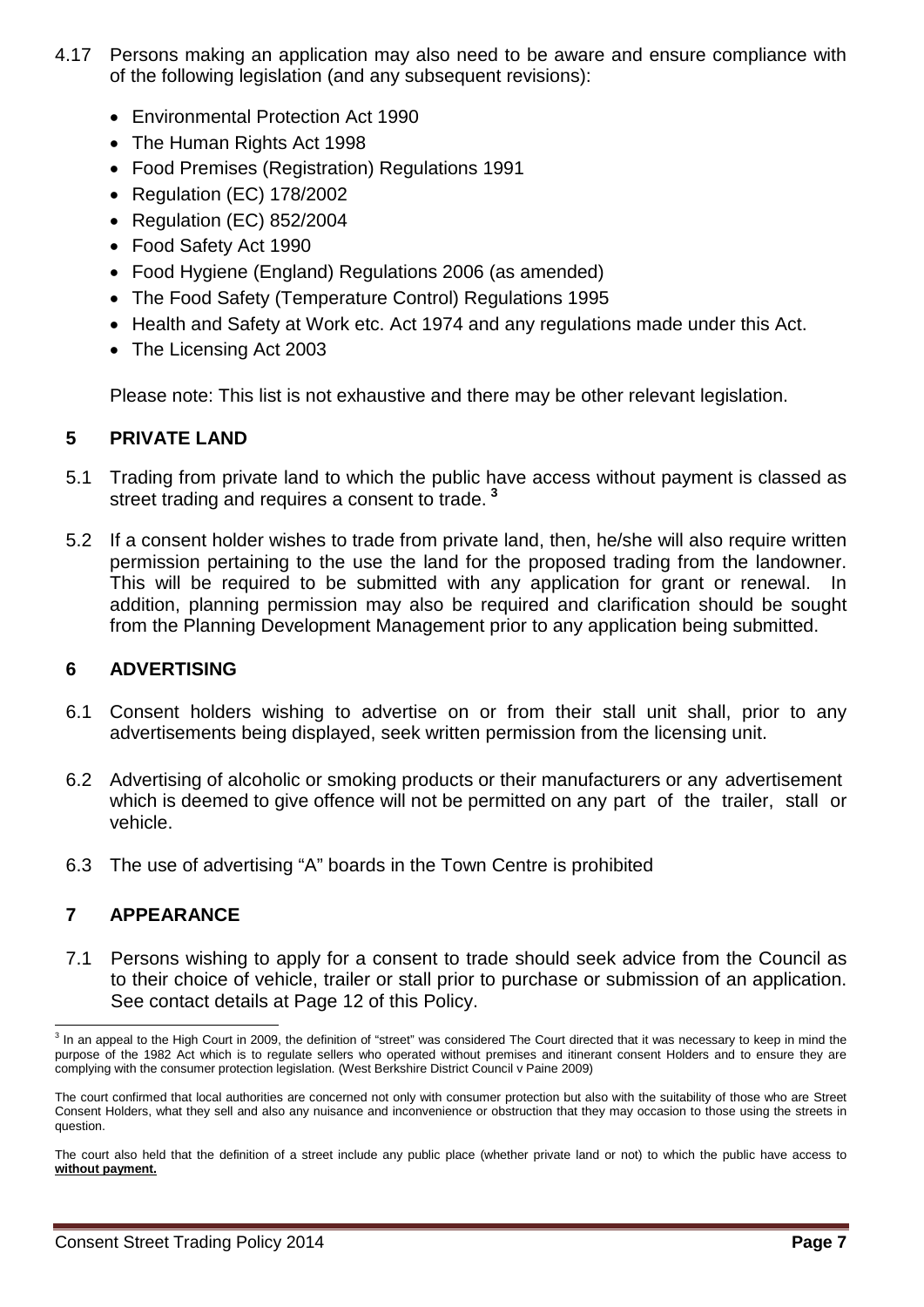- 7.2 The vehicle, trailer or stall to be used for the consent must be of a high quality design and build and add to the quality of the street scene.
- 7.3 An authorised officer of the Council will inspect the unit prior to any consent being issued.
- $7.4$ The unit shall comply in all respects with any legal requirement relating to the trading activity proposed

#### **8. FOOD**

- 8.1 Food businesses are required by law to be registered with the Council
- 8.1 Food businesses are required by law to be registered with the Council<br>8.2 Food business registration is an entirely separate consideration to granting a street trading consent. Traders wishing to sell food should contact the Environmental Health section prior to, or in addition to any application made for street trading consent. Please see Contacts section on Page 12 of this policy.
- 8.3 The consent holder will be responsible for the cleanliness of the area immediately surrounding the trailer or stall at all times.
- 8.4 The consent holder shall ensure that any litter or food waste from the business is removed at regular intervals throughout trading hours and at the end of each trading day.

### **9 SUITABILITY**

- 9.1 When determining an application for the grant or renewal of a street trading consent the Council will consider all relevant information relating to the suitability of the applicant to hold such a permission including:
	- a) whether the applicant has any unspent convictions
	- b) refusal or neglect in paying fees due to the council for a street trading consent or for any other charges due for services rendered by the Council to the applicant in his capacity as the holder of a street trading consent
	- c) previous failures of the applicant, without reasonable excuse, to make use, to a reasonable extent, of a previous street trading consent.
- submitted with each application. The DBS disclosure must not be older than one month be taken into account in assessing the suitability of the applicant. 9.2 The Council may ask for a basic Disclosure and Barring Service (DBS) disclosure to be at the time of its submission. Any unspent convictions or proven criminal behaviour will

#### **10 INSURANCE**

 actions, demands and expenses arising in respect of the grant or renewal of this consent. The consent holder shall provide insurance in the sum of £5,000,000 to insure against third party liability claims and to indemnify the Council against all claims, liabilities, The consent holder shall provide on demand for inspection by the Council the insurance certificate and evidence of full payment of the premium.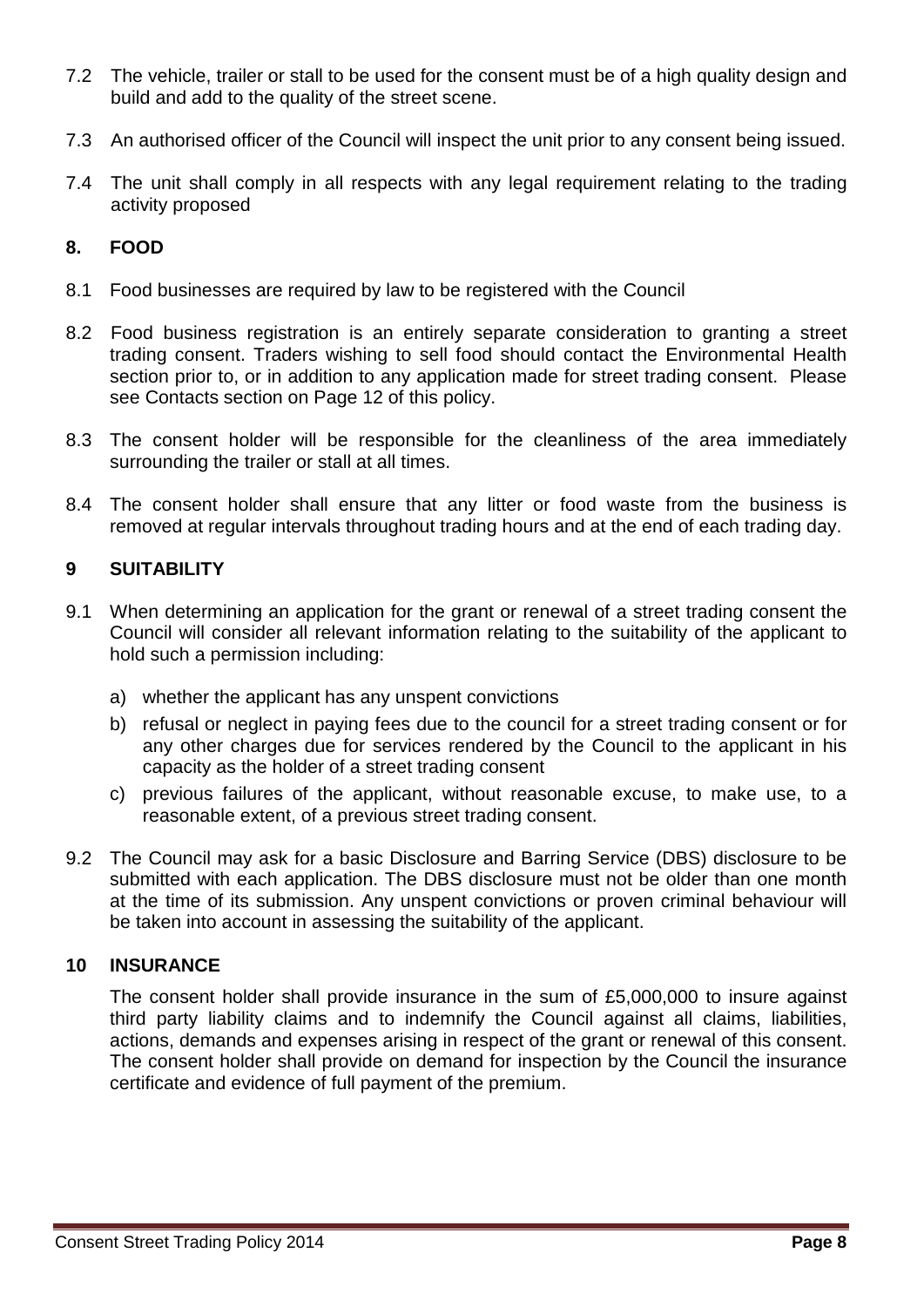# **11 APPLICATION REQUIREMENTS AND PROCESS**

Each application for **grant and/or renewal** will be accompanied by:

- i) A completed application form; and
- ii) A certificate of Public Liability Insurance of at least £5 million. This must indemnify the Highway Authority against all claims for injury, damage or loss to users of the public highway, arising from the use of the highway for the permitted purpose, and
- iii) Details of any external lighting and heating equipment; and
- iv) Details of operating hours and days, and
- v) A site plan and/or map which identifies the exact location of the trailer, and
- vi) Photographs of the trailer or stall to be used, and
- vii) 2 Passport size photographs of the applicant and any assistants to be employed

# **Applications shall be sent to**

 **Licensing, Darlington Borough Council, Town Hall, Feethams, Darlington DL1 5QT** 

# **12. PERMISSIBLE CONSENTS**

#### **a) Town Centre (Stationary)**

 **Consents are subject to suspension in the event of speciality markets etc. If a consent holder wishes to trade at the market, permission will be required from the Markets Office.** 

There shall be a maximum number of 11 town centre locations permitted

# **Day Time Sites**

| <b>Site</b>    | <b>Street</b>         | <b>Position</b>                                                     |
|----------------|-----------------------|---------------------------------------------------------------------|
| 1              | Northgate             | <b>Cornmill Entrance/Clarks Shoes</b>                               |
| 2, 3 & 4       | <b>Prospect Place</b> | Three sites between Queen Street and Pease's Statue                 |
| 5 & 6          | <b>High Row</b>       | Peases Statue – two sites at the corner of Priestgate and Northgate |
| $\overline{7}$ | <b>Skinnergate</b>    | Post House Wynd Entrance (10.30 am - 4.00 pm)                       |
| 8              | <b>Skinnergate</b>    | Clarks Yard Entrance (10.30 am - 4.00 pm)                           |
| 9              | <b>Skinnergate</b>    | Friends Meeting House (10.30 am - 4.00 pm)                          |
| 10             | <b>East Row</b>       | Milletts outdoor clothing shop (excluding market days)              |
| 11             | <b>Duke Street</b>    | Mayor's Charity Shop                                                |

No motor vehicles shall be permitted in the designated areas<sup>[4](#page-11-0)</sup> between the hours of 09:45 hours and 17:15 hours daily.

All non-motorised trailers shall be in their respective trading position by 09:45 hours and shall remain in position until 17:15 hours daily.

- i) Consents are subject to suspension in the event of speciality markets etc. If a consent holder wishes to trade at that market, permission will be required from the Markets Office.
- ii) Due to its width and footfall, only small stalls or units will be permitted to trade on High Row  and Skinnergate**. Applicants will be required to specify the exact location required on these streets. Each case will be judged upon its own merits.**

<span id="page-11-0"></span> $\overline{\phantom{a}}$ West Row and Pease Statue – no motor vehicles at any time

Blackwellgate, High Row, Posthouse Wynd, Prospect Place and Northgate – no vehicles between 10:00 hours and 17:00 hours.

Skinnergate and Duke Street – No access between 10:00 hours and 17:00 hours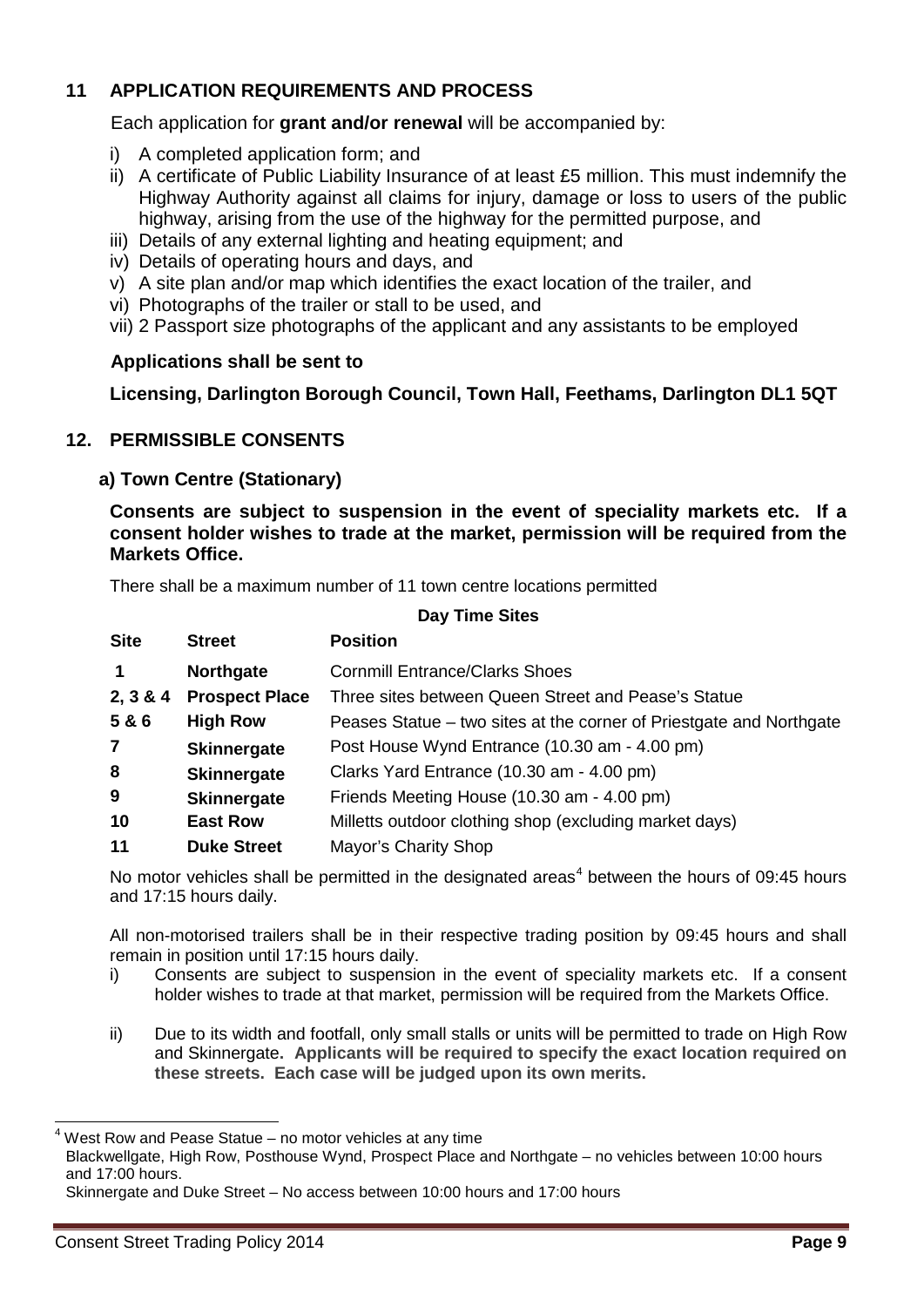# **b) Night Time Sites (Stationary)**

# **There shall be a maximum of four town centre locations for night time trading as detailed below:**

| <b>Site</b> | <b>Street</b>            | <b>Position</b>                                        |
|-------------|--------------------------|--------------------------------------------------------|
| A           | <b>Blackwellgate</b>     | pavement between Houndgate/Blackwellgate               |
| B           | <b>Commercial Street</b> | Hammerhead (temporary until new development commences) |
| C           | <b>East Row</b>          | Outside Milletts outdoor clothing shop                 |
| D           | <b>Skinnergate</b>       | Post House Wynd entrance                               |

- i) No motor vehicles shall be permitted in the designated areas<sup>[5](#page-12-0)</sup> until 18:00 hours and shall be removed at the end of the trading period.
- ii) Consents are subject to suspension in the event of speciality markets etc. If a consent holder wishes to trade at that market, permission will be required from the Markets Office.
- iii) Due to its width and footfall, only small stalls or units will be permitted to trade on High Row and Skinnergate.
- iv) Trading may be further limited if the operation would give rise to disturbance to local residents from noise and/or food smells.

#### **c) Mobile and/or Out of Town Consents**

## **Any area of the borough other than the town centre and prohibited streets as detailed at Appendix 1**

# **d) Special Event Consent**

 conjunction with specific community events such as fetes, carnivals or similar community based and events which are organised by the Council's Events Team. These are consents which may be granted in respect of the market square, when held in

 where the profits are not used for private gain or are wholly passed to a charity or educational organisation and which take place within the town centre The consent will be restricted to specified periods of a time-limited nature, such as Christmas lights switch-on events and non-commercial, community or charitable events

 Persons wishing to trade at such events should contact the Events Team – please see contact details on Page 12 of this Policy.

# **e) Limited Period Consents**

ranging from  $\frac{1}{2}$  day to 2 days in duration. Limited period consents are available for traders wishing to trade for any period of time

 recorded music or T Shirts etc. then a Limited Period Consent Street will be required. If buskers have permission to busk in the town centre and wish to also sell their own-

Buskers will not be permitted to sell other goods or another person's music. If a person wishes to sell another artists recorded music, then the Town Centre daily fee will apply.

commence trading within the town. Buskers will need to submit an application to the Licensing Section before they wish to

commence trading within the town.<br>A consent will only be issued where the trading will take place in a consent street.

<span id="page-12-0"></span> $\overline{a}$  $5$  West Row and Pease Statue – no motor vehicles at any time

Blackwellgate, High Row, Posthouse Wynd, Prospect Place and Northgate – no vehicles between 10:00 hours and 17:00 hours.

Skinnergate and Duke Street – No access between 10:00 hours and 17:00 hours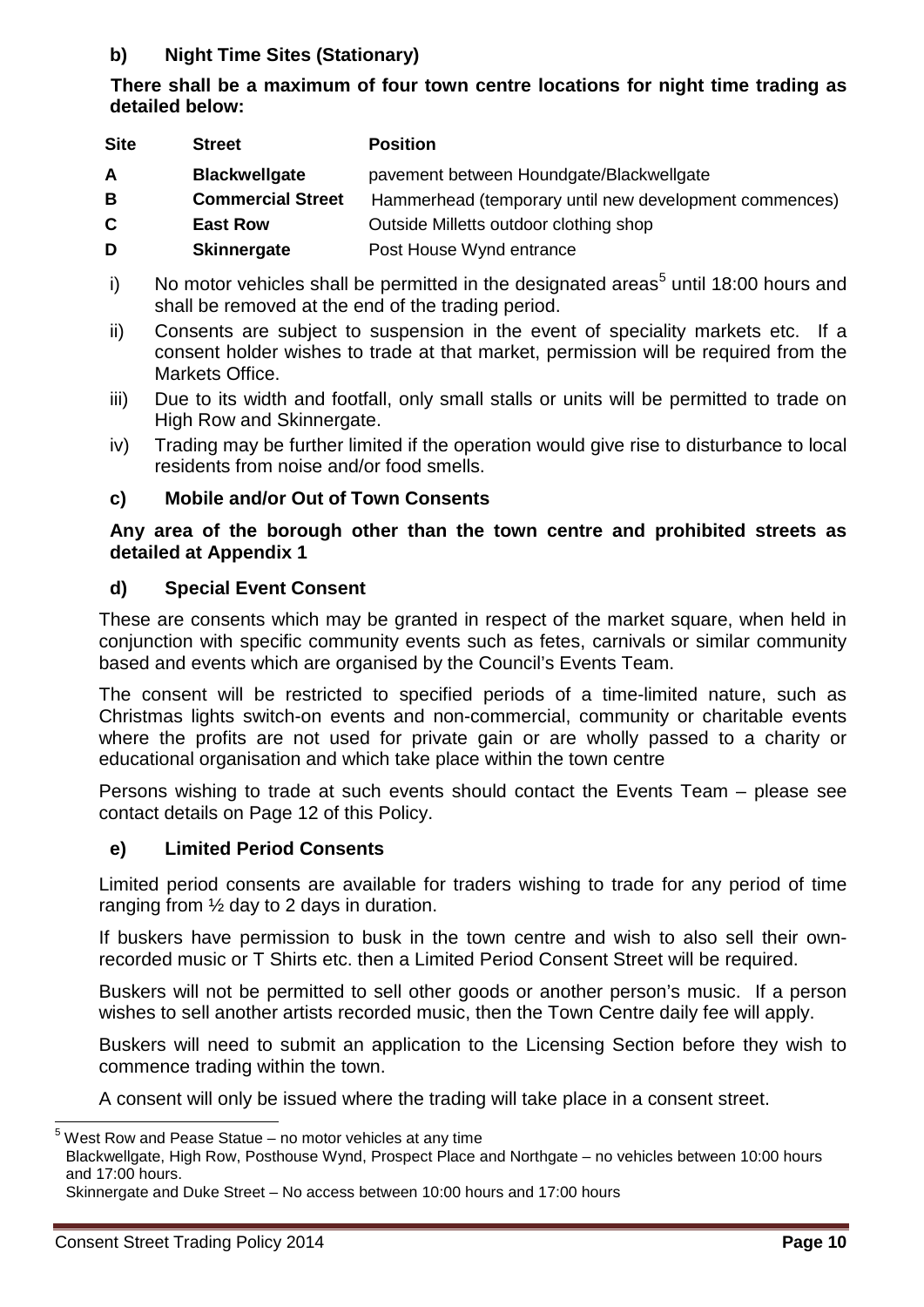#### **13. CONSULTATION**

The Council will consult with relevant parties on the suitability of the applicants, any assistants to be employed, the suitability of the vehicle or unit to be used, the proposed site and restriction of access.

#### **13.1 Grant of Licence**

Where the application is for the grant of a licence, the Council will undertake a full consultation which will include the Police and Fire Authority and various sections within the Council such as Planning, Highways, and Environmental Health. Where a consent is sought for the town centre, local traders, Darlington Association on Disability (DAD) and Distinct Darlington Limited will be consulted.

#### **13.2 Renewal of Licence**

 Environmental Health only. A renewal will retain the same days, times round or site and Where the application is to renew the licence, the Council will consult with the Police and operator as the current/previous consent. Any proposed changes or amendments to the current consent will be treated as a new application.

#### **14. FEES**

available from the Licensing Office and the Councils website.  $6$ 14.1 The current fees payable for the grant and renewal of a street trading consent are

#### **Variations to Fee Structure**

 14.2 The fee structure is reviewed annually as part of the budgetary process. Notice of the current scale of fees will be supplied to new applicants at the time of application.

#### **Payments**

14.3 Where the holder of a Town Centre consent wishes to pay the annual fee on monthly or weekly basis, then the Council will incur additional costs for ensuring fee recovery and processing the fee. Therefore where such payment arrangements are made the Council will charge an additional fee to recover such costs.

#### **Charities**

- 14.4 No fee will be charged to charities providing they are trading in accordance with a current Street Collection Permit issued by the Licensing Section under the provisions of the Police, Factories, etc. (Miscellaneous Provisions) Act 1916.
- 14.5 Charities which do not have a street collection permit will be required to obtain a street trading consent
- 14.6 No person may trade without paying the fee due, prior to trading.

 $\overline{a}$ 

<span id="page-13-0"></span> of the fee to the applicant. Where a consent is surrendered or revoked, the Licensing Authority shall remit the  $6$  If an application for the grant or renewal of a street trading consent is refused, the Council shall refund the whole whole or part of any fee paid for the consent.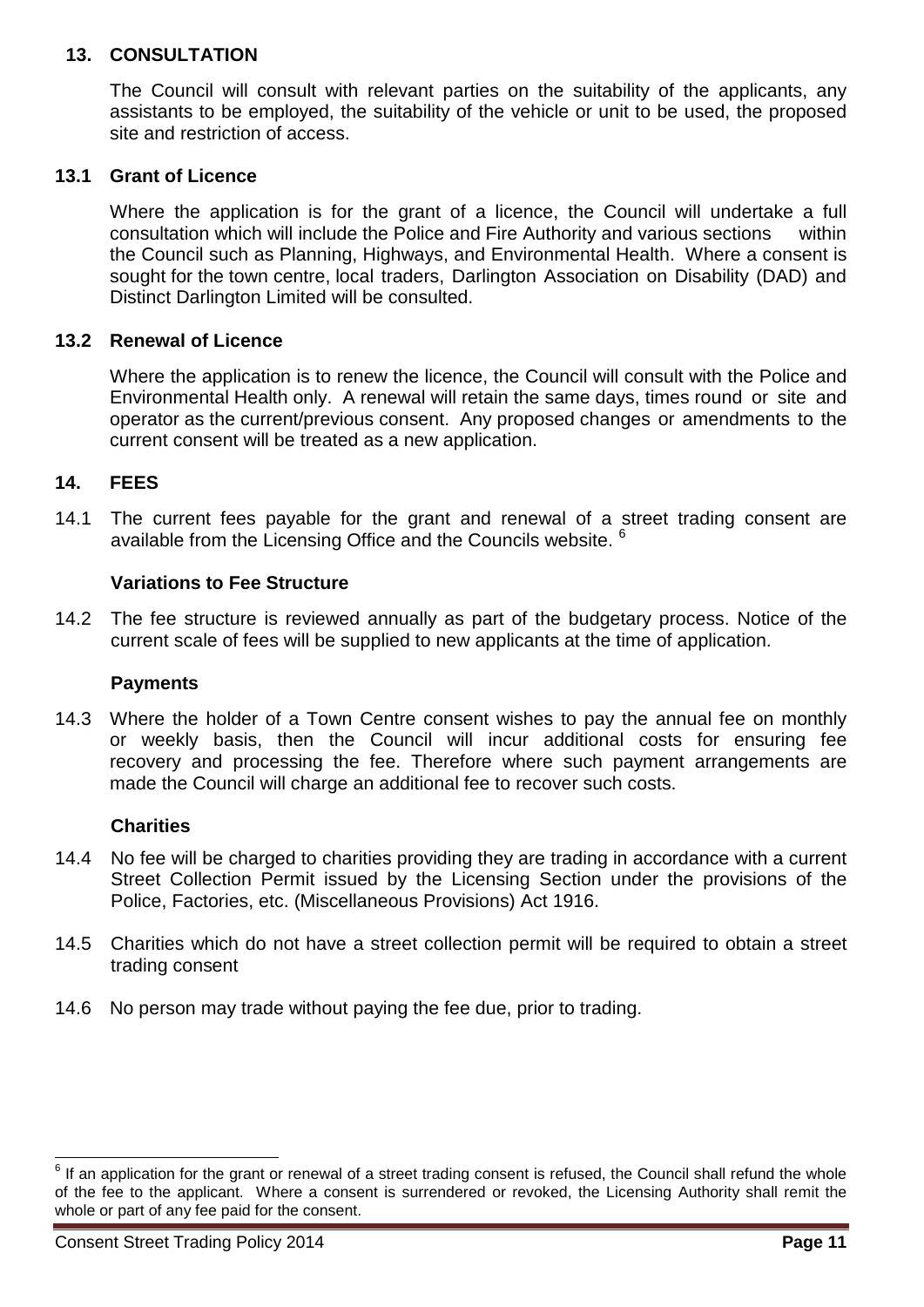# **15. CONTACTS**

These contact details may prove to be useful:-

| <b>Subject</b>                            | <b>Details</b>                         |  |
|-------------------------------------------|----------------------------------------|--|
|                                           | <b>雷 01325 388562</b>                  |  |
| <b>Licensing Enquiries</b>                | ₹ licensing@darlington.gov.uk          |  |
|                                           | ☎01325 388082                          |  |
| <b>Planning Enquiries</b>                 | ₹ planning.enquiries@darlington.gov.uk |  |
|                                           | <b>雷01325 406711</b>                   |  |
| <b>Highway Enquiries</b>                  | ₹ highways@darlington.gov.uk           |  |
|                                           | <b>雷 01325 388692</b>                  |  |
| <b>Markets</b>                            | ₹ markets@darlington.gov.uk            |  |
|                                           | ☎01325 388799                          |  |
| <b>Trading Standards</b>                  | ₹ tradingstandards@darlington.gov.uk   |  |
|                                           | <b>■ 01325 388566</b>                  |  |
| <b>Food/Health &amp; Safety Enquiries</b> | E customerservices@darlington.gov.uk   |  |
|                                           | <b>雪101 Ext 742782</b>                 |  |
| <b>Durham Police Enquiries</b>            | ₹ ahru@durham.pnn.police.uk            |  |
|                                           | ☎ 01325 388777                         |  |
| <b>Street Fixtures/Furniture</b>          | ₹ streetscene@darlington.gov.uk        |  |
|                                           | 28 01325 388151/388438                 |  |
| <b>Cultural Services and Events</b>       | ₹ eventsteam@darlington.gov.uk         |  |
|                                           | ☎ 01325 463002                         |  |
| <b>Distinct Darlington Limited</b>        | ₹ admin@distinctdarlington.co.uk       |  |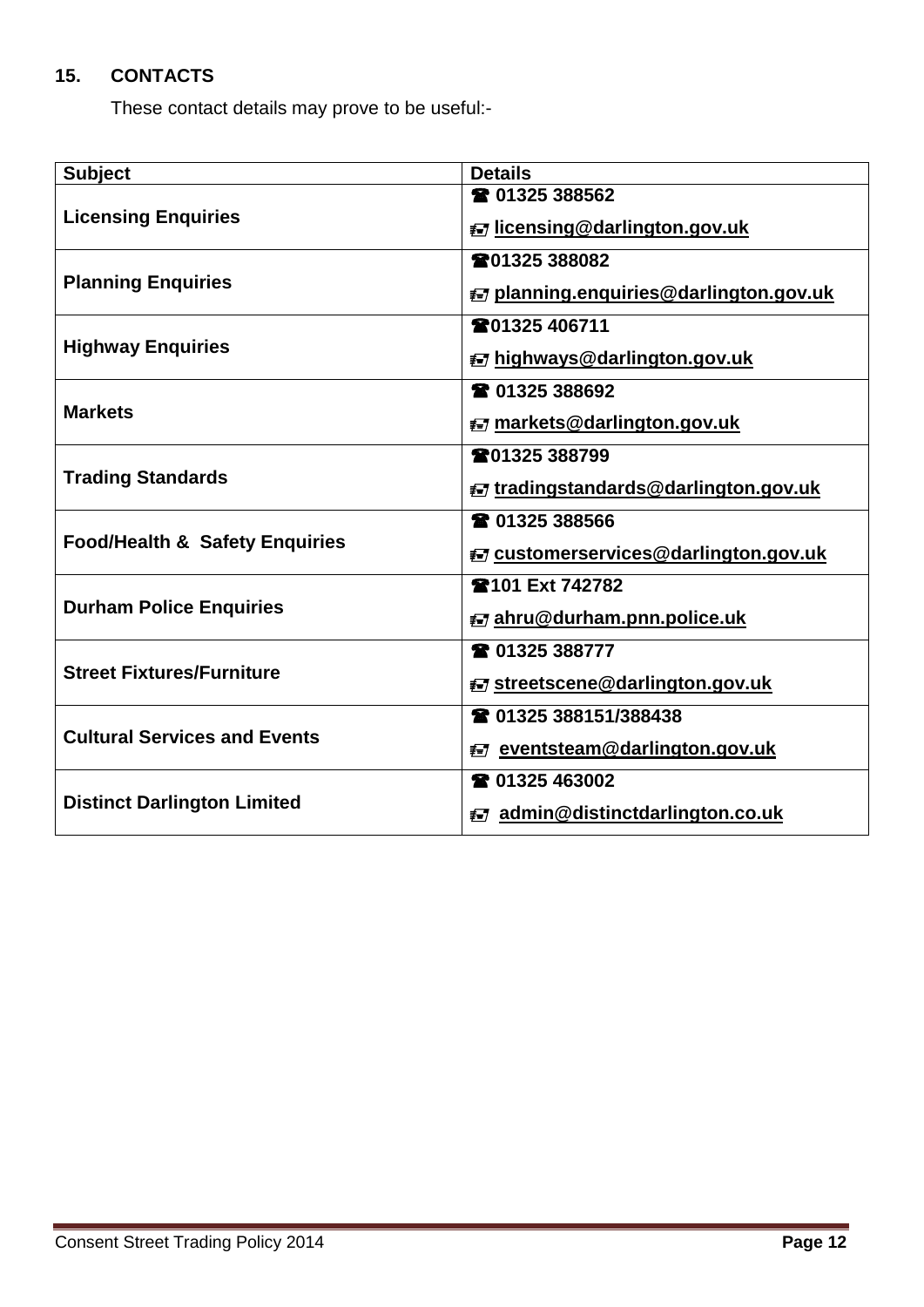### **16. Standard Conditions attached to Street Trading Permit**

- 16.1 The consent holder shall not sell, offer or expose for sale any goods or articles other than those described within the principle terms of this consent.
- 16.2 No articles of firearms, replica firearms, knives, or fireworks shall be sold, offered for sale or displayed on any part of the Stall/Van/Cart/Barrow or vehicle.
- 16.3 The trading name of the consent holder shall be displayed in such a position that it can be clearly seen by any customer.
- 16.4 The consent holder shall display his street trading consent in a prominent position on his unit
- 16.5 The consent holder shall remove their unit at the end of each day's trading.
- 16.6 The consent holder shall not place any additional stalls, freestanding signs or storage boxes upon the public highway.
- 16.7 The consent holder shall ensure his site is kept free from litter and other waste at all times and shall clear all waste or litter at the end of every trading period. Where appropriate, litter bins shall be provided by the consent holder for use by customers.

#### **CONDUCT**

- 16.8 All consent holders and their assistants shall wear the Council consent badge at all times when street trading is taking place.
- 16.9 The consent holder shall immediately notify the Council of any change to his name or address and shall immediately notify the Council of any changes affecting the original consent.

#### **ADVERTISEMENTS**

 16.10The consent holder shall not exhibit on the site any advertising signs, posters or such like except those approved in writing by an Authorised Officer.

#### **APPEARANCE AND MAINTENANCE**

- 16.11The consent holder shall maintain the unit, vehicle or structure as appropriate in a clean state and its fabric shall be kept in good repair and condition.
- 16.12The unit or vehicle shall not be altered, adapted or replaced without the prior written consent of the Council.

#### **NUISANCE**

- 16.13The consent holder shall conduct his business in such a manner as to ensure that he does not:-
	- i. cause a nuisance to the occupiers of adjoining property; or to other users of the street;
	- ii. cause an obstruction to other vehicles or pedestrians or other users in the street;
	- iii. cause a danger to occupiers of adjoining property or to other users of the street
- 16.14The use of loud speakers, horns, flashing lights or any other instruments used to attract customers' attention is forbidden in consent streets without the prior written consent of the Council. (NB: Except for ice cream vans which shall be subject to additional conditions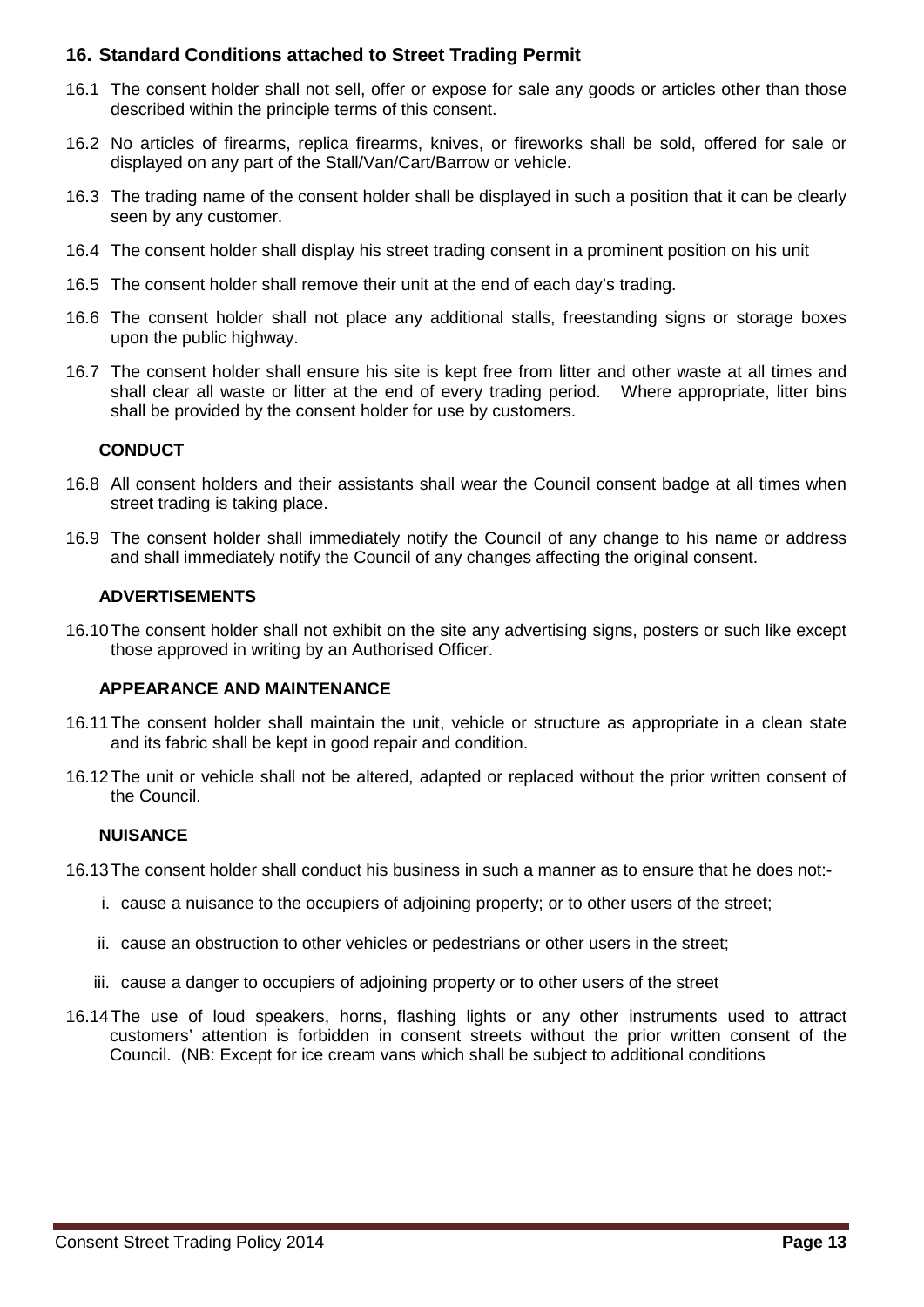#### **SAFETY**

16.15A 2kg dry powder fire extinguisher shall be provided.

#### **17. ADDITIONAL CONDITIONS WHICH MAY BE ATTACHED WHERE RELEVANT**

#### **17.1 Generators**

- i) Generators shall be positioned so as to reduce the length of cabling required to an absolute minimum and to minimise nuisance to local residents or businesses from noise or fumes. Where required, silenced generators or acoustically insulated generators should be sourced.
- ii) Where petrol generators are used, a specific risk assessment (detailing how relevant hazards, i.e. fire, explosion, refuelling, segregation, fumes etc. are controlled) should be provided by the applicant.
- iii) All generator exhausts and moving parts shall be suitably guarded to prevent injury to others
- iv) Fuel for generators shall be stored safely in a suitable container at least 12 metres away from electrical or other sources of ignition and away from potential interference by others.

#### **17.2 Town Centre Conditions**

- to set up or taking down or their facility. v) The consent holder or employee shall not bring a motor vehicle into the Town Centre other than
- vi) The consent holder shall not place any furniture or equipment in the immediate area of the premises other than as permitted by the Consent.
- vii) At the end of each street trading period, the unit/van/cart/barrow shall be removed from the street trading location within one hour of the end of street trading time shown on their Consent.

#### **17.3 Motor Vehicle Conditions**

- viii) Any motor vehicle used for the purpose of street trading shall at all times be in a roadworthy condition and have the relevant documents i.e. insurance, tax and MOT.
- ix) These documents must be produced on request by the consent holder to any police officer or authorised officer of the Council.

#### **17.4 Food Related Conditions**

- x) The consent holder, and the unit/ stall and/or vehicle, must be registered as a food business and fully comply with all relevant Food Hygiene legislation.
- xi) Where gas cylinders are used, an annual gas safety certificate shall be required to ensure the safety of all gas cooking and heating equipment. A fire blanket and a foam fire extinguisher shall be provided in all vehicles selling hot food.
- xii) The consent holder shall ensure that any food, cooking oil, fat or grease is not discharged into the public sewer or drains.
- xiii) All hot food vans/trailers shall carry a basic first aid kit.

#### **17.5 Mobile Traders Conditions**

- xiv) Street trading is restricted to the location(s) indicated on the consent.
- xv) Any trailers used for the purposes of street trading shall be removed from the highway when the consent is not in operation.
- xvi) Any tow bar must be protected so as to prevent any injury to pedestrians
- xvii) Trailer doors etc. must be kept closed whist the trailer is in use.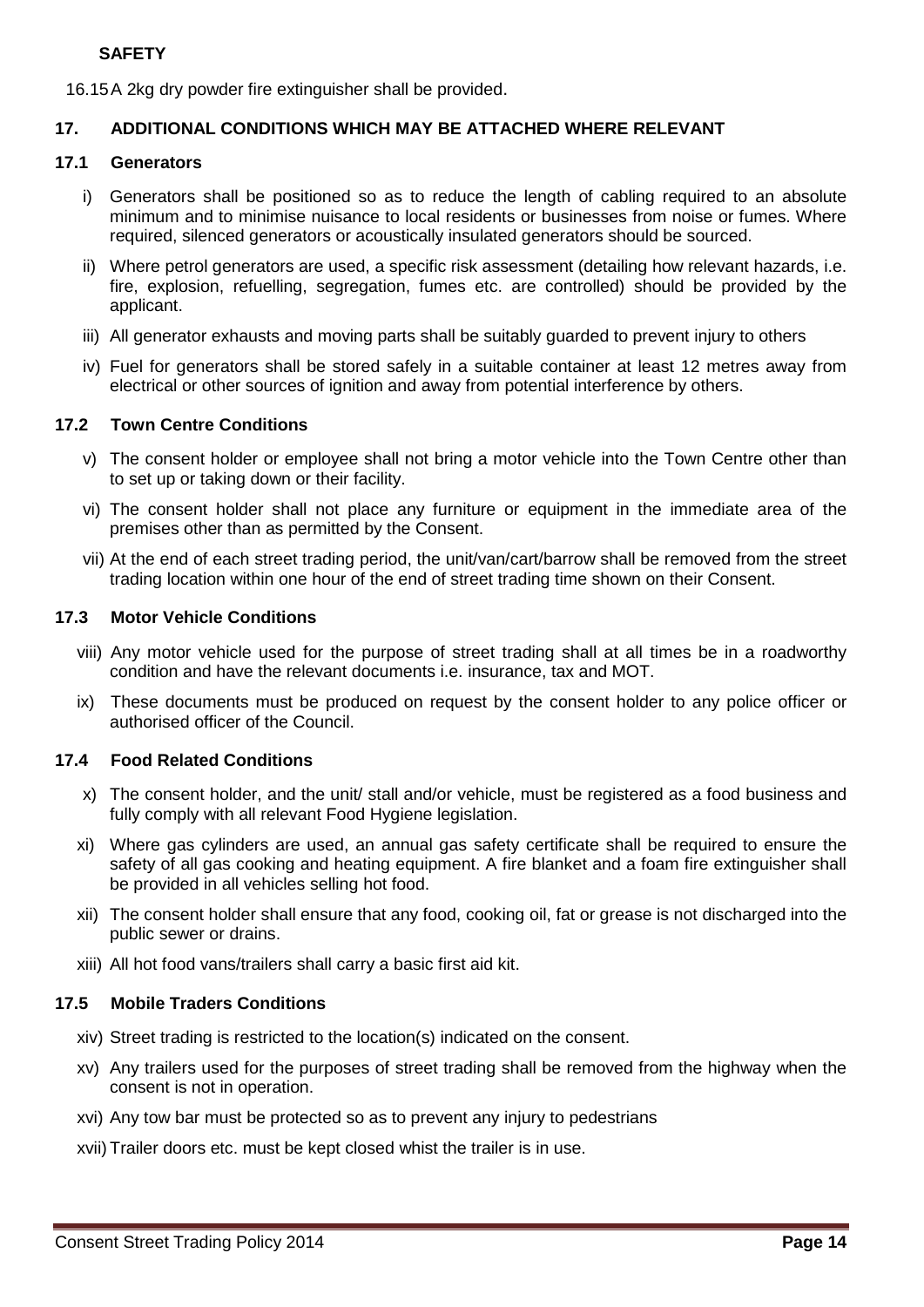- xviii) Mobile street trading within consent streets is restricted to 15 minutes duration at any one trading position, after which the vehicle/unit must be moved a minimum distance of 200 metres before street trading again.
- xix) Return to the trading position is prohibited within 2 hours.
- xx) The consent holder shall not locate the vehicle/unit within 200 metres of another stationary vehicle that is selling similar goods and holds a consent from the Council.
- xxi) At the end of each street trading period vehicle/unit, shall be removed from the street trading location within one hour of the end of street trading time showed on their consent.
- Etc.) (England) Order 2013 (SI 2013 No. 2036) made under section 71 of the Control of Pollution Act 1974 (as amended) by the Secretary of State for the Environment, Food and Rural Affairs. This code of practice came into operation on 1 October 2013 in England. A copy of the xxii) All mobile food vendors including ice-cream vendors shall adhere to the Code of Practice approved under the Control of Noise (Code of Practice on Noise from Ice-Cream Van Chimes Code of Practice is attached at Appendix 2 of this policy.

#### **17.6 Special Event Consent Conditions**

- xxiii) Street trading consents may be granted in the immediate vicinity of the Market Square in conjunction with specific community events taking place within the Town Centre that are organised by the Council's Events Team.
- xxiv) Any such consent would be restricted to particular times before, during and after an event held within the market square
- xxv) The maximum number of events and size of pitches shall be as follows:
	- • There shall be no more than 12 events held on the market square in any one calendar year.
	- There shall be no more than 10 pitches/stalls or one large marquee at any one time
	- The maximum dimensions for each pitch shall not exceed 20' x 6' 6" with a maximum height of 8' 4" unless they are contained within a large marquee
	- • No alcohol may be sold from any franchise except in accordance with the Licensing Act 2003.
	- The consent holder is responsible for all individual trading activities and must ensure that franchise trader complies with the Standard Conditions and any Additional Conditions

#### **17.7 Marquee/Gazebo/Stall/Tent Conditions**

- xxvi) It is the organizers responsibility to check the following, the list is not exhaustive and any other manufacturer's advice, guidelines and recommendations should also be adhered to.
	- • Marquees shall be erected by competent erecting company, who shall be able to provide proof of competency e.g. membership of MUTA or other relevant organisations.
	- The company shall have suitable Public Liability Insurance. i.e. £2 million
	- The company must provide copy of its erection check list before use
	- All marquees must be fire retardant and comply with BS 476:7 and BS 7157.
	- all members of the organisers team for reference. • That there is a suitable risk assessment which covers the erection, dismantling, use and anchoring of the marquee/gazebo/stall/tent, which should be compiled, and be available to
	- That the marquee/gazebo/stall/tent is in a good condition and fit for purpose.
	- • That the people erecting and dismantling the structures are competent to do so and have received adequate training.
	- That the structure is capable of withstanding the expected wind speed and that a suitable persons is appointed to check the wind speed at regular intervals.
	- structure is in use and erected on site. Should the weather change/deteriorate the That there is suitable means of checking the wind speed on site at all times while the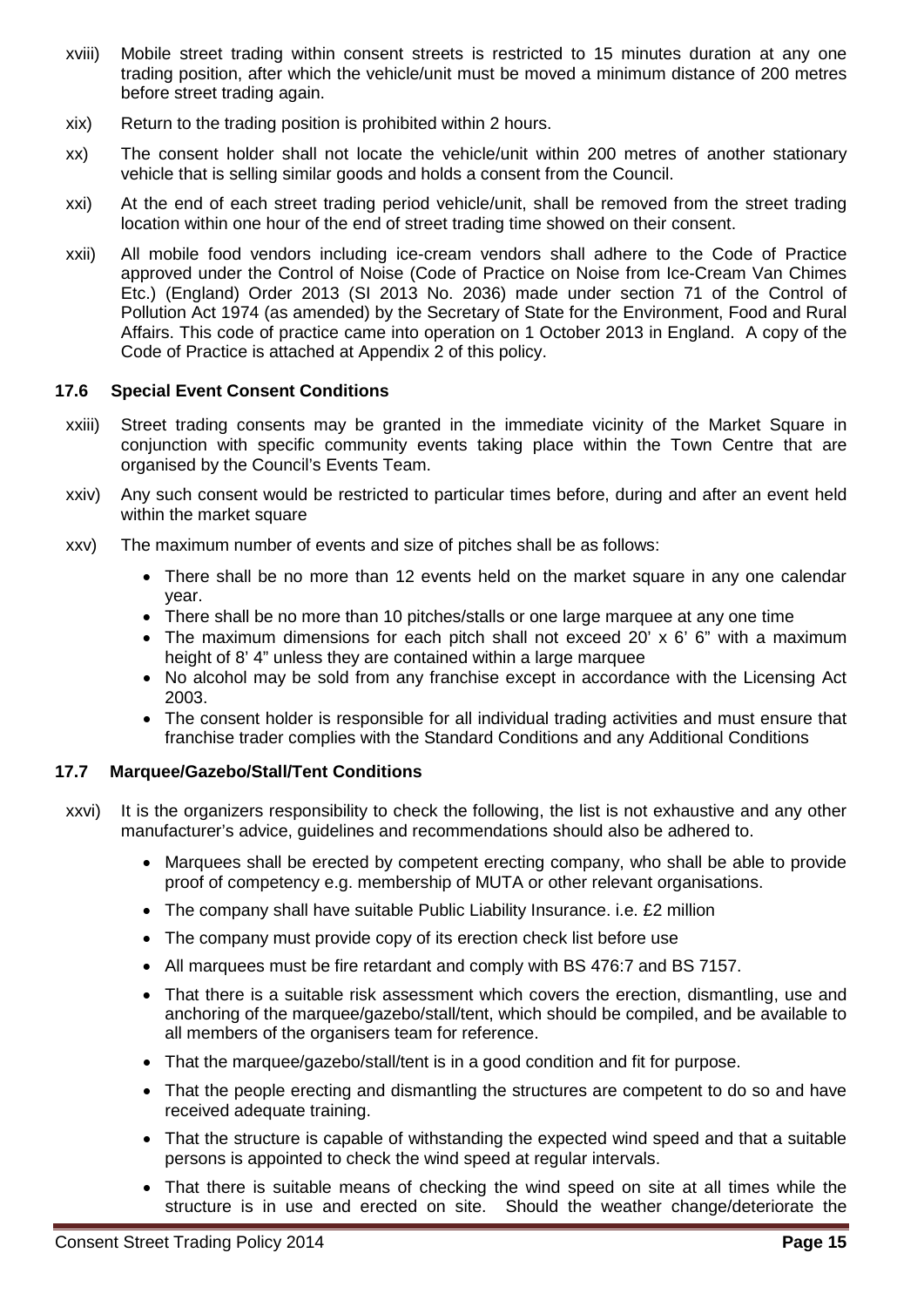number of checks should be increased. If the maximum safe wind speed is exceeded the use of the marquee/gazebo/stall/tent should cease and dismantled if necessary and safe to do.

- • That the number and type of anchor points is sufficient and in accordance with the manufacturers recommendations and that ropes are in good condition and fit for purpose.
- If ballast is to be used the amount required should be obtained from the manufacturer, positioned, and fixed in accordance with their instructions.
- That the marquee/gazebo/stall/tent is adequately restrained to ensure it cannot slide.
- • If the marquee/gazebo/stall/tent is over 30m2 in floor area or its use involves hazards such as hot cooking surfaces etc., an alternative means of escape will be required remote one alternative emergency exit may be required. All emergency exits to be indicated using from the main entrance. Dependant on its size, number of occupants and use, more than appropriate signage to BS 5499. Existing escape routes must not be obstructed by the marquee/gazebo/stall/tent or any other structure.
- the Building Control Surveyor or the Fire Prevention Officer at the Fire Brigade. Advice will also be given on safe routes of travel, emergency lighting (required if the structure is to be used during the hours of darkness) signage etc. xxvii) Advice regarding the position, number and width of routes and final exits etc. may be given by
- xxviii) The proposed use of the marquee/gazebo/stall/tent must be considered, its fire risk ascertained, and how this will affect crowd density and means of escape. This should be discussed with the Fire Authority and if necessary, appropriate fire extinguishers considered.
- xxix) If the marquee/gazebo/stall/tent is to be used during the hours of darkness, or if ambient light levels are low, suitable emergency lighting will be required to indicate exits and a safe route of travel inside the marquee/gazebo/stall/tent and externally to a safe place of refuge.
- xxx) Sufficient waste and litterbins should be provided and arrangements made for their frequent should be removed at a greater frequency. The area of the marquee/gazebo/stall/tent must be kept clear at all times with all full bin bags removed without delay. emptying and any accumulation of waste or litter removed; any bins frequently becoming full
- xxxi) The provision of heaters must take into account fire risks associated with all equipment, marquee/gazebo/stall/tent fabrics, combustible material, gas bottles and other types of fuel.
- xxxii) Gas bottles or other fuel for heating/cooking etc. must be sited outside the marquee/gazebo/stall/tent, and shall not to be placed near to proposed or existing escape routes and shall be protected against unauthorised access and tampering.

#### **17.7 Limited Period Consents**

- xxxiii) The consent holder shall be restricted to the sale of personal merchandise such as music CD's etc. and T-shirts
- xxxiv) The consent holder shall not stand, sit, or cause any merchandise so as to cause an obstruction of the highway (footpath), entrances or exits to shops and other premises.
- xxxv) Amplifiers may only be used at very low or reasonable levels so as not to cause a nuisance.
- xxxvi) The sound level at 10 metres or more should not be dominant or above background level.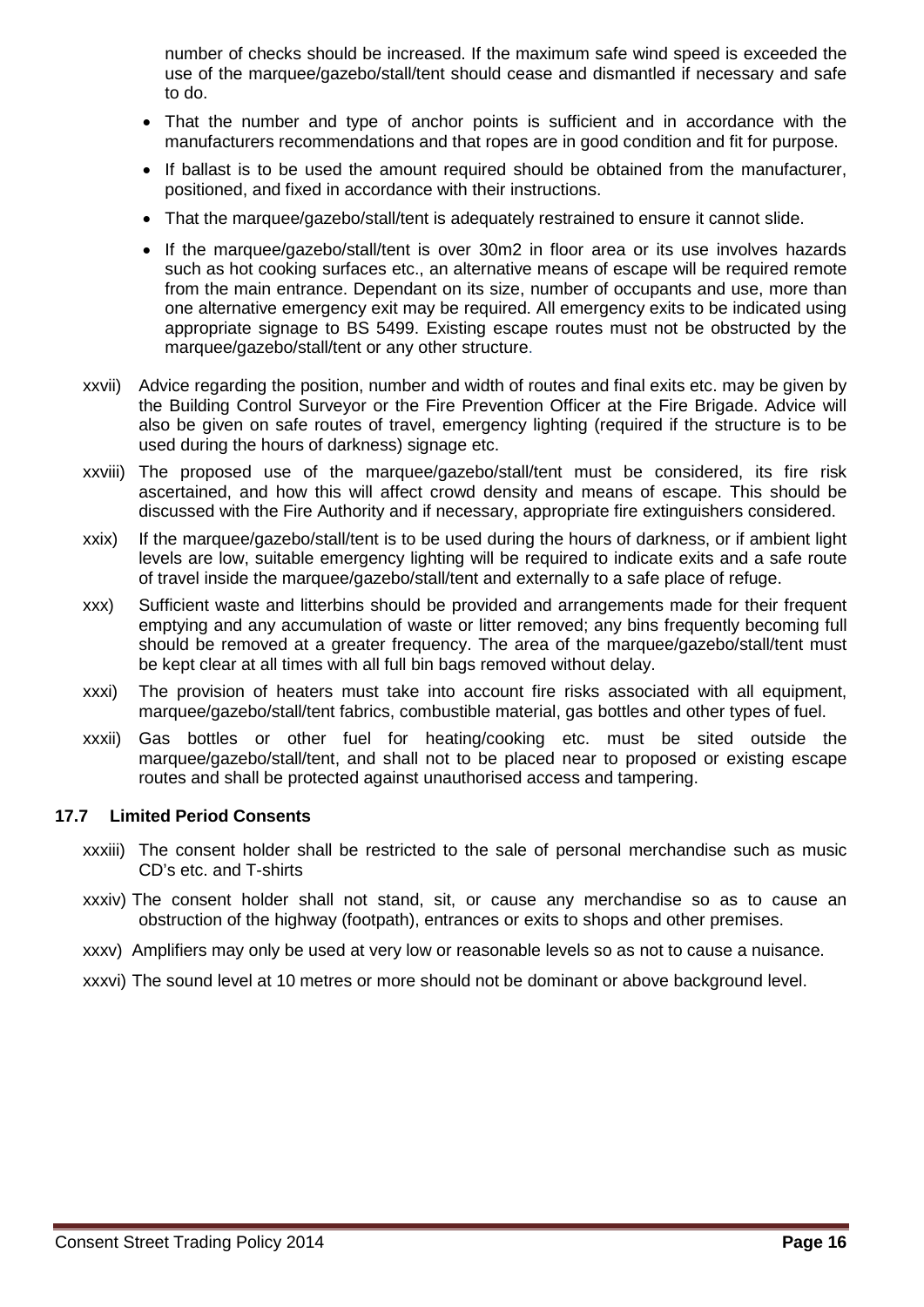# **PROHIBITED STREETS**

| A | <b>Abbots Yard</b>                                      | <b>Anns Terrace</b>                 | <b>Armstrong Court</b>                              |  |
|---|---------------------------------------------------------|-------------------------------------|-----------------------------------------------------|--|
|   | Aldborough Walk                                         | <b>Alliance Street</b>              | <b>Archer Street</b>                                |  |
|   | <b>Arden Street South</b>                               | <b>Arron Walk</b>                   |                                                     |  |
| Β | <b>Bakehouse Hill</b>                                   | <b>Balliol Court</b>                | <b>Bank Top</b>                                     |  |
|   | <b>Barnard Street</b>                                   | <b>Beaumont Street</b>              | <b>Beaumont Street West</b>                         |  |
|   | <b>Bells Place</b>                                      | <b>Black Path</b>                   | <b>Blanchand Green</b>                              |  |
|   | Bondgate                                                | <b>Branksome Green</b>              | <b>Bridge Road</b>                                  |  |
|   | <b>Bridge Terrace</b>                                   | <b>Brinkburn Dene</b>               | <b>Buckingham Court</b>                             |  |
|   | <b>Bucktons Yard</b>                                    | <b>Bull Wynd</b>                    |                                                     |  |
| C | <b>Carlton Court</b>                                    | Carrside                            | <b>Cemetery Lane</b>                                |  |
|   | <b>Chancery Lane</b>                                    | <b>Chaytor Court</b>                | <b>Clarks Yard</b>                                  |  |
|   | <b>Claytons Yard</b>                                    | <b>Cockerton Green</b>              | <b>College Court</b>                                |  |
|   | Coniscliffe Road (from its                              | <b>Chelsea Court</b>                | Church Row                                          |  |
|   | junction with Larchfield<br>Street to its junction with | <b>Chichester Walk</b>              | <b>Court Arcade</b>                                 |  |
|   | Skinnergate)                                            | <b>Crown Street</b>                 | <b>Cypress Close</b>                                |  |
|   | <b>Croft Road</b>                                       | Church Lane                         |                                                     |  |
| D | Dene Park Court                                         | <b>Dorchester Court</b>             |                                                     |  |
| F | <b>Falstaff Court</b>                                   | Feethams                            | <b>Feethams South</b>                               |  |
|   | <b>Festing Court</b>                                    | Four Riggs                          | <b>Freemans Place</b>                               |  |
|   | <b>Friends School Yard</b>                              |                                     |                                                     |  |
| G | Geneva Lane                                             | <b>Grange Road</b>                  | <b>Green Lane</b>                                   |  |
|   | <b>Guardian Court</b>                                   |                                     |                                                     |  |
| Н | Harewood Grove                                          | <b>Haughton Green</b>               | <b>Haughton Road</b>                                |  |
|   | <b>Hebrides Walk</b>                                    | Houndgate                           | <b>High Northgate</b>                               |  |
|   | <b>Hird Street</b>                                      | <b>Hogarth Court</b>                | (from its junction with<br>Leadenhall Street to its |  |
|   | <b>Holly Street</b>                                     | Honeypot Lane                       | junction with Railway                               |  |
|   | Hopetown Lane                                           | Horsemarket                         | Bridge)                                             |  |
|   | l'Anson Square                                          |                                     |                                                     |  |
| J | Jacksons Yard                                           | <b>Jubilee Cottages</b>             |                                                     |  |
| K | <b>Kelso Walk</b>                                       | King Street Part (from its          | King Street Part (from its                          |  |
|   | <b>Kendrew Street</b>                                   | junction with Commercial<br>Street) | junction with Gladstone<br>Street)                  |  |
| L | Langton Walk                                            | <b>Larchfield Street</b>            | <b>Lingfield Close</b>                              |  |
|   | <b>Lombard Court</b>                                    | Lorn Walk                           |                                                     |  |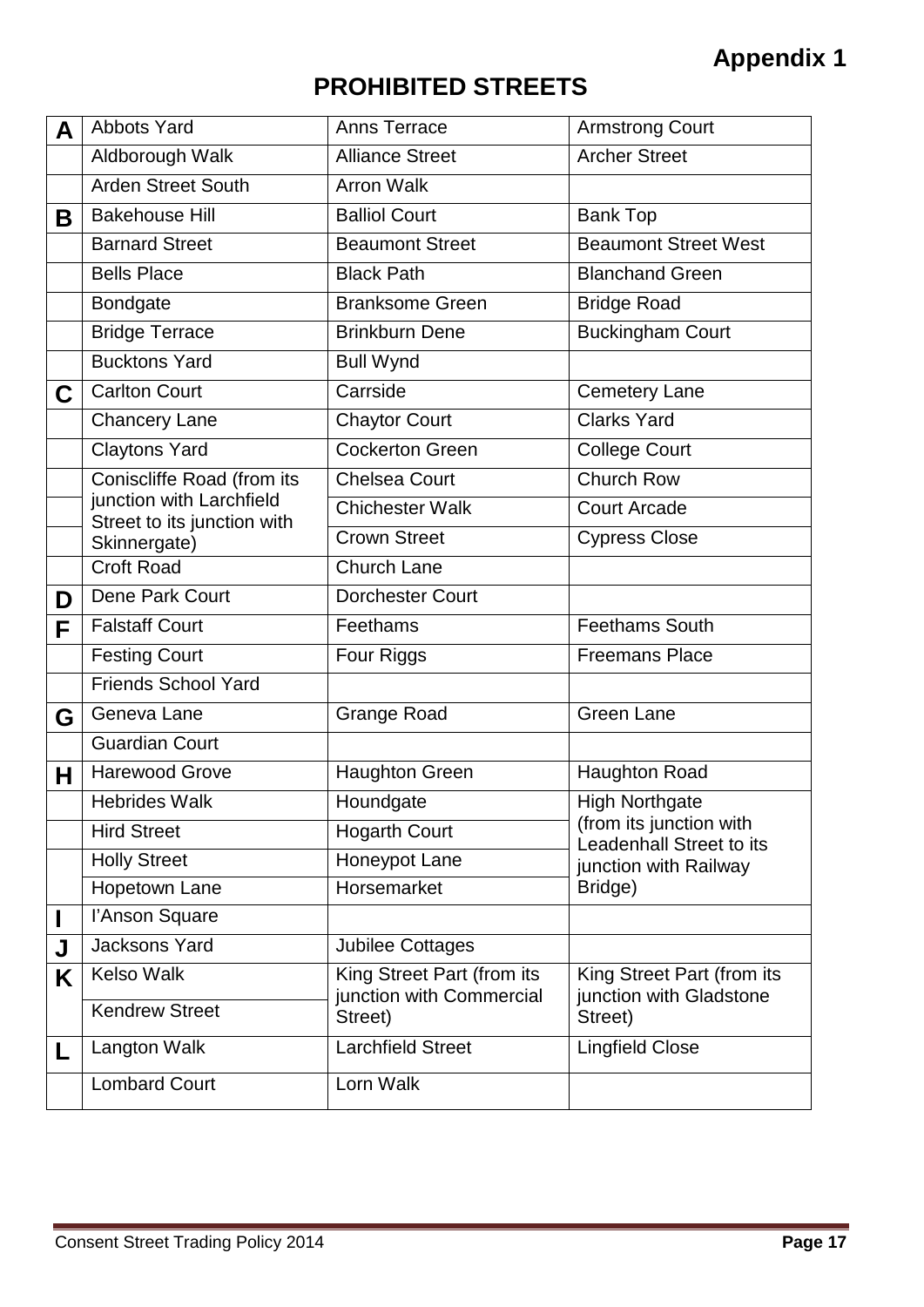| Μ | <b>McMullen Road</b>         | <b>Mechanics Yard</b>                                                                  | Mercia Court                 |
|---|------------------------------|----------------------------------------------------------------------------------------|------------------------------|
|   | Mewburn Road                 | <b>Mill Lane</b>                                                                       | <b>Model Place</b>           |
|   | Montagu Court                | <b>Mowden Hall Drive</b>                                                               |                              |
| N | <b>North Eastern Terrace</b> | North Road                                                                             | <b>Northumberland Street</b> |
|   | Way)                         | Northgate (from its junction with Leadenall Street to its junction with St Augustine's |                              |
| O | <b>Otley Terrace</b>         | Oxclose Lane                                                                           |                              |
| P | Parkgate                     | <b>Park Place</b>                                                                      | <b>Pleasant View</b>         |
|   | Polam Lane                   | <b>Portland Place</b>                                                                  | Post House Wynd              |
|   | <b>Prebend Row</b>           | Priestgate                                                                             | <b>Princes Street</b>        |
|   | <b>Punch Bowl Yard</b>       |                                                                                        |                              |
| Q | Quebec Street                |                                                                                        |                              |
| R | Raby Terrace                 | <b>Rastrick Walk</b>                                                                   | <b>Rockwell House</b>        |
|   | <b>Romaldkirk Walk</b>       | <b>Rosemary Court</b>                                                                  | Royal Oak Yard               |
|   | <b>Russells Yard</b>         | <b>Rustland Drive</b>                                                                  |                              |
| S | <b>Salt Yard</b>             | <b>Scargill Court</b>                                                                  | <b>School Street</b>         |
|   | <b>Shutts Court</b>          | <b>Skye Walk</b>                                                                       | Snipe Lane                   |
|   | Stone Bridge                 | <b>Stratton Court</b>                                                                  | <b>Sun Street</b>            |
|   | St Augustines Way            | <b>St Cuthberts Place</b>                                                              | <b>St Cuthberts Way</b>      |
|   | <b>St Johns Place</b>        |                                                                                        |                              |
| Τ | <b>Talbot Yard</b>           | <b>Tandridge Court</b>                                                                 | <b>Taransay Walk</b>         |
|   | <b>Temperance Place</b>      | <b>Tiree Gardens</b>                                                                   | <b>Tom Raine Court</b>       |
| U | <b>Union Street</b>          | <b>Upper Archer Street</b>                                                             |                              |
| V | Vicarage Road                | Victoria Road                                                                          |                              |
| W | Weavers yard                 | West Auckland Road (from<br>its junction with Prior                                    | <b>West Row</b>              |
|   | <b>Welbeck Cottages</b>      | Street to its junction with                                                            | <b>Wellington Court Mews</b> |
|   |                              | Cockerton Green)                                                                       | <b>West Street</b>           |
|   | <b>Westcliffe Court</b>      | <b>Winston Street</b>                                                                  | <b>Woodland Road</b>         |
| Y | Yarm Road                    |                                                                                        |                              |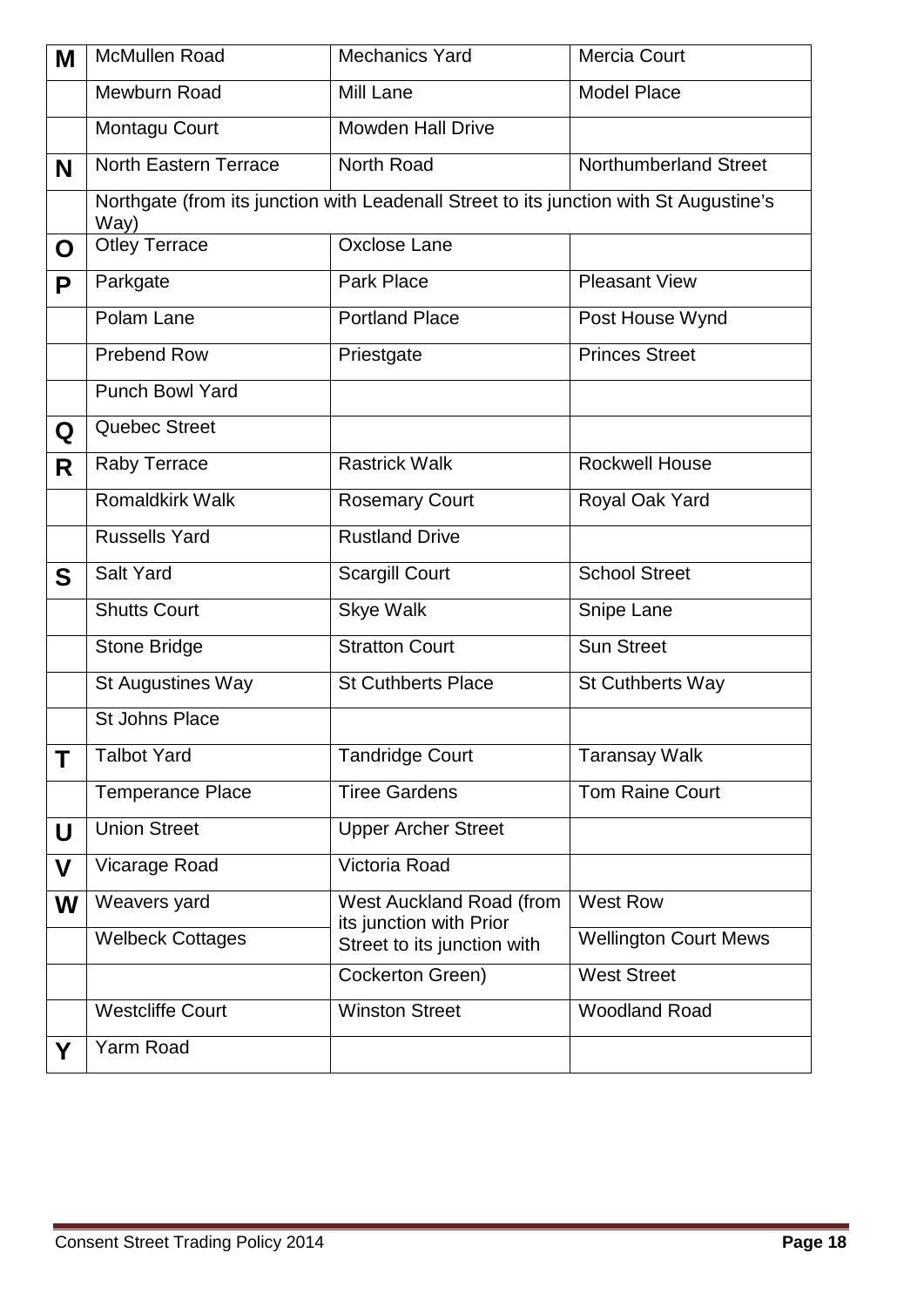# **Appendix 2 Code of Practice on Noise from Ice-Cream Van Chimes Etc. in England 2013**

# **Contents**

| Introduction                                                                                      | 19 |
|---------------------------------------------------------------------------------------------------|----|
| Regulations regarding the use of loudspeakers in streets                                          | 19 |
| <b>Operating guidelines</b>                                                                       | 20 |
| General                                                                                           | 20 |
| Volume                                                                                            | 20 |
| Playing time                                                                                      | 20 |
| Frequency                                                                                         | 20 |
| Use of chimes in sensitive areas                                                                  | 21 |
| ANNEX: Summary of the Code of Practice on Noise from Ice-Cream Van<br>Chimes Etc. in England 2013 | 22 |

© Crown copyright 2013

 You may re-use this information (not including logos) free of charge in any format or medium, under the terms of the Open Government Licence. To view this licence, visit <www.nationalarchives.gov.uk/doc/open-government-licence>/ or write to the Information Policy Team, The National Archives, Kew, London TW9 4DU, or e-mail: psi@nationalarchives.gsi.gov.uk

This document/publication is also available on our website at: www.defra.gov.uk

Any enquiries regarding this document/publication should be sent to Defra at:-

 Code of Practice on Noise from Ice-Cream Van Chimes Etc. Noise and Nuisance Team Department for Environment, Food and Rural Affairs Area 2C Nobel House 17 Smith Square London SW1P 3JR Email: noise@defra.gsi.gov.uk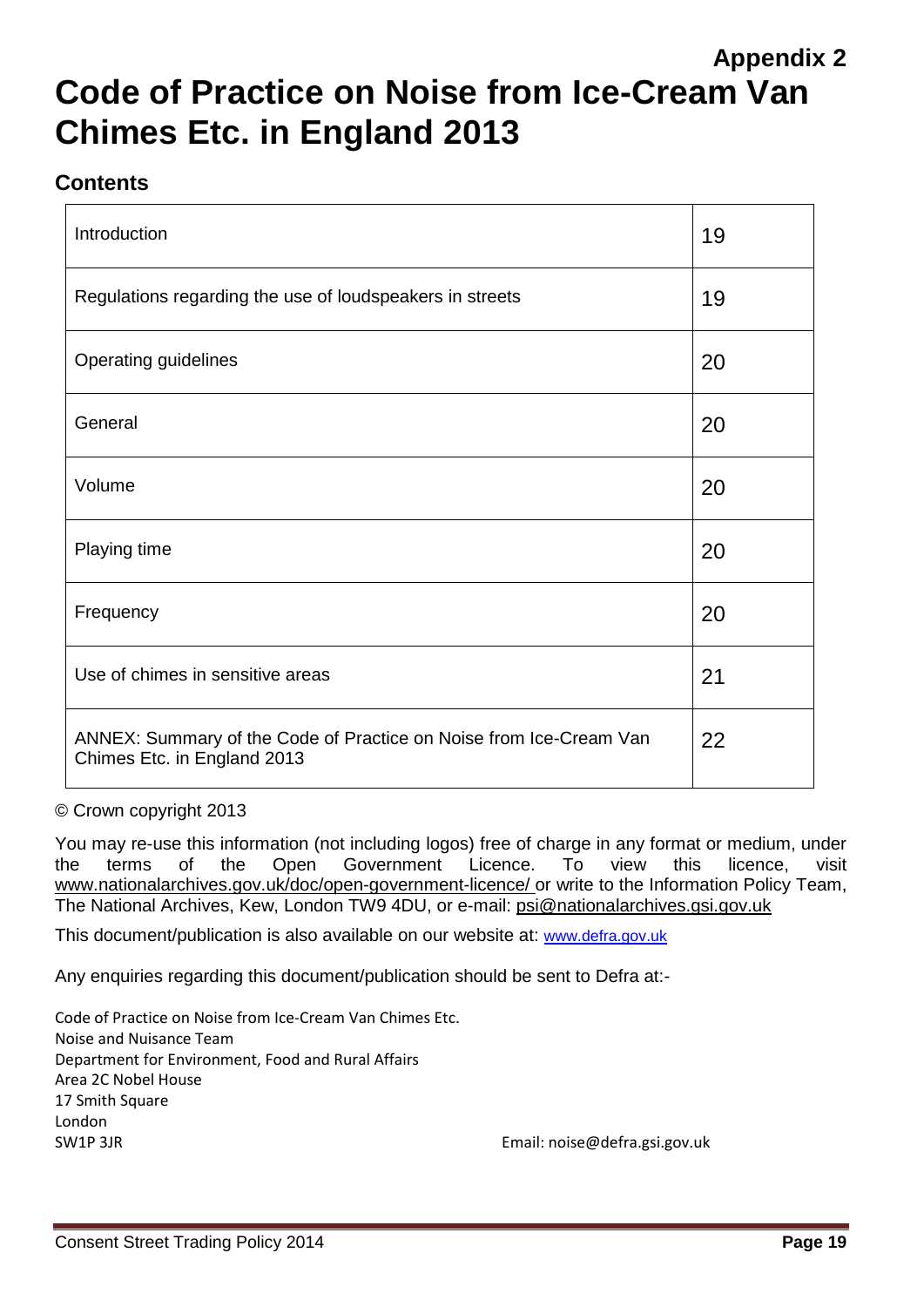This code of practice was developed with the involvement of mobile food vendors, particularly the Practice on Noise from Ice-Cream Van Chimes Etc.) (England) Order 2013 (SI 2013 No. 2036) for the Environment, Food and Rural Affairs. This code of practice came into operation on 1 October ice-cream vendor industry. Approval was given for this code by the Control of Noise (Code of made under section 71 of the Control of Pollution Act 1974 (as amended) by the Secretary of State 2013 in England.

 It is an offence under section 62 of the Control of Pollution Act 1974 (CoPA) to use a loudspeaker in convey and sell perishable commodities for human consumption to the public, such as ice-cream, minimise noise. This code gives guidance on minimising noise from ice-cream van chimes. It should from which perishable goods are sold to the public. Compliance with this code will help to show that the street. There is a specific exception for the operation of loudspeakers fixed to vehicles used to provided that they do not give reasonable cause for annoyance to persons in the vicinity. Under section 71 of CoPA the Secretary of State has the power to approve codes of practice that help to also be taken as applying equally to any other sounds made by a loudspeaker fixed to a vehicle that a vendor has complied with section 62 of CoPA.

 Noise that is prejudicial to health or a nuisance that is emitted from or caused by a vehicle, Protection Act 1990 (EPA). Under Part 3 of the EPA, action can be taken by local authorities and machinery or equipment in the street is a statutory nuisance under section 79 of the Environmental private individuals to require a business that is responsible for a statutory nuisance to abate that nuisance. A business that applies the 'best practicable means' to prevent or counteract the effects of the nuisance will have a defence against such action.

 Under section 79 of the EPA, a code of practice made under section 71 of CoPA must be taken into account when determining whether the best practicable means have been applied. Compliance with this code will help to show that a vendor has used best practicable means to prevent, or counteract, the effects of any nuisance resulting from the chiming.

### **INTRODUCTION**

- fixed to ice-cream vans and play a chiming call signal; nevertheless this code of practice should be **1.1** This code of practice gives guidance on methods of minimising annoyance or disturbance caused by the operation of loudspeakers fixed to ice-cream vans used to convey and sell perishable commodities for human consumption to the public. Most loudspeakers used in this connection are taken as applying equally to any other sounds made by a loudspeaker fixed to a vehicle from which perishable goods are sold to the public.
- **1.2** The code of practice does not in itself create offences or have the force of law, but local authorities and magistrates' courts must have regard to it in any consideration of 'best practicable means' under Part 3 of the Environmental Protection Act 1990 (EPA).

# **REGULATIONS REGARDING THE USE OF LOUDSPEAKERS IN STREETS**

- the operation of any loudspeaker of the 'ice-cream van chimes' type in a street unless all the **2.1** Under section 62 of the Control of Pollution Act 1974 (CoPA) it is an offence to operate or permit following conditions are complied with:
	- a) the loudspeaker is operated only between the hours of noon and 7 pm on the same day;
	- b) the loudspeaker is fixed to a vehicle which is being used for the conveyance of a perishable commodity for human consumption;
	- c) the loudspeaker is operated solely for informing members of the public (otherwise than by means of words) that the commodity is on sale from the vehicle
	- d) the loudspeaker is so operated as not to give reasonable cause for annoyance to persons in the vicinity.
- **2.2** Under section 79(1)(ga) of the Environmental Protection Act 1990 noise that is prejudicial to health or a nuisance that is emitted from or caused by a vehicle, machinery or equipment in the street is a statutory nuisance. Under Part 3 of the EPA, action can be taken by local authorities and private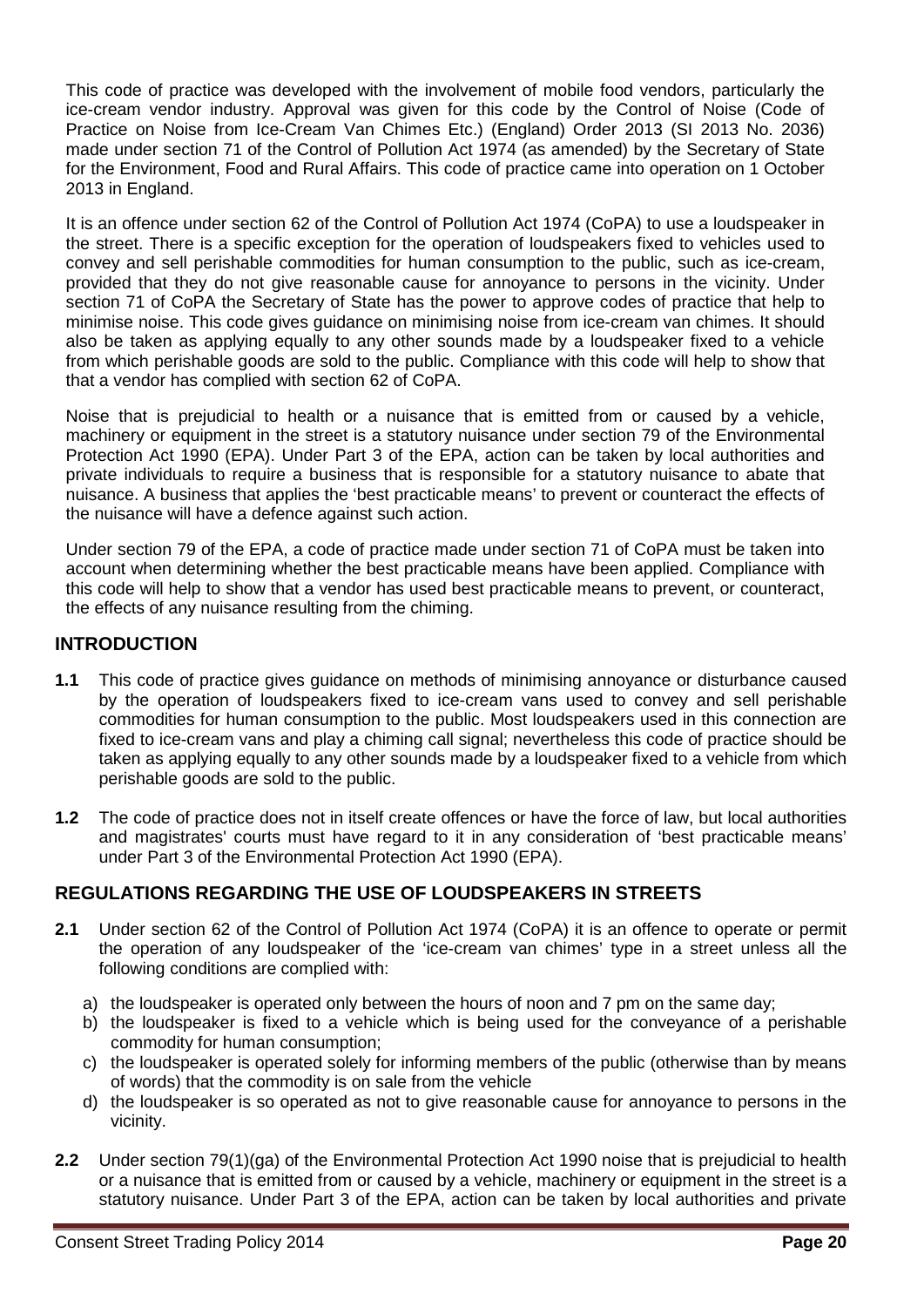individuals to require a business that is responsible for a statutory nuisance to abate that nuisance. made under section 71 of CoPA – like this one – must be taken into account when determining A business that applies the 'best practicable means' to prevent or counteract the effects of the nuisance will have a defence against such action. Under section 79 of the EPA, a code of practice whether the best practicable means have been applied.

#### **OPERATING GUIDELINES**

#### **General**

- areas where people are particularly sensitive to noise, or if the sound of the chimes is distorted. **3.1** Annoyance to persons in the vicinity is most likely to be caused if the volume of chimes is excessive, if the chimes are played too frequently or for too long, if the chimes are sounded in The methods by which such annoyance may be minimised are described in the following sections of this code of practice.
- **3.2** Owners should ensure that the main points of this code of practice are displayed in all vehicles all persons concerned with the operation of the chimes; the Annex to this code of practice contains fitted with a loudspeaker of the 'ice-cream van chimes' type, and that it is brought to the attention of a summary of the code of practice which could be used for display purposes.

#### **Volume**

- 80dB $^7$ When operating in areas where houses are particularly close to the road, such as in narrow streets or when stationary, it may be necessary to reduce the volume of the chimes below  $L_{Amax}$ **4.1** No chimes should be operated which produce a noise level in any direction of more than L<sub>Amax</sub> 80dB to avoid disturbance.
- **4.2** Care should also be taken to avoid distortion of the chimes, which may occur if the volume is too high, or if the equipment is faulty or the component parts of the equipment are not correctly matched.
- **4.3** When, for the purposes of this code, the level of noise emitted by the chimes is being measured in accordance with the measurement method described in footnote 1, the restrictions on the use of the chimes recommended in paragraphs 5 and 6 below would not apply.

#### **Playing time**

**5.1** The passage of music played should not last more than 12 seconds. Where the mechanism contains a timed cut-out device which can automatically limit the playing time to 12 seconds or less, it should be used.

#### **Frequency**

 $\overline{a}$ 

- **6.1** The chimes should be played once only on the approach to each stopping place (or 'selling point'), only once when the van is stationary, and never at intervals of less than 2 minutes.
- **6.2** The chimes should not be played more often than once every 2 hours in a particular length of street.<sup>8</sup>
- **6.3** The chimes should not be played when in sight of another van (whether moving or stationary) which might reasonably be taken to be in the street for trading purposes.
- customers know that the commodity is on sale from the vehicle. **6.4** Subject to those considerations, the chimes should be played only as often as is necessary to let

<span id="page-23-0"></span> microphone should be held at a height of 1.2 metres above the ground, and at a distance of 7.5 metres from the loudspeaker. The microphone conforming to BS EN 60942:2003 Electroacoustics. Sound calibrators. conforming to BS EN 60942:2003 Electroacoustics. Sound calibrators.<br><sup>8</sup> A 'particular length of street' should normally be interpreted as being a length of street up to 500 metres long  $^7$  At 7.5 metres over a 12-second period of continuous chiming. Noise measurements should be undertaken with a meter which conforms to BS EN 61672-1:2003 Electroacoustics. Sound level meters. Specifications (Class 1) set to the A-frequency weighting and the F-time weighting. The should be fitted with a windshield and the meter should be calibrated periodically and checked prior to (and after) measurement by a calibrator

<span id="page-23-1"></span>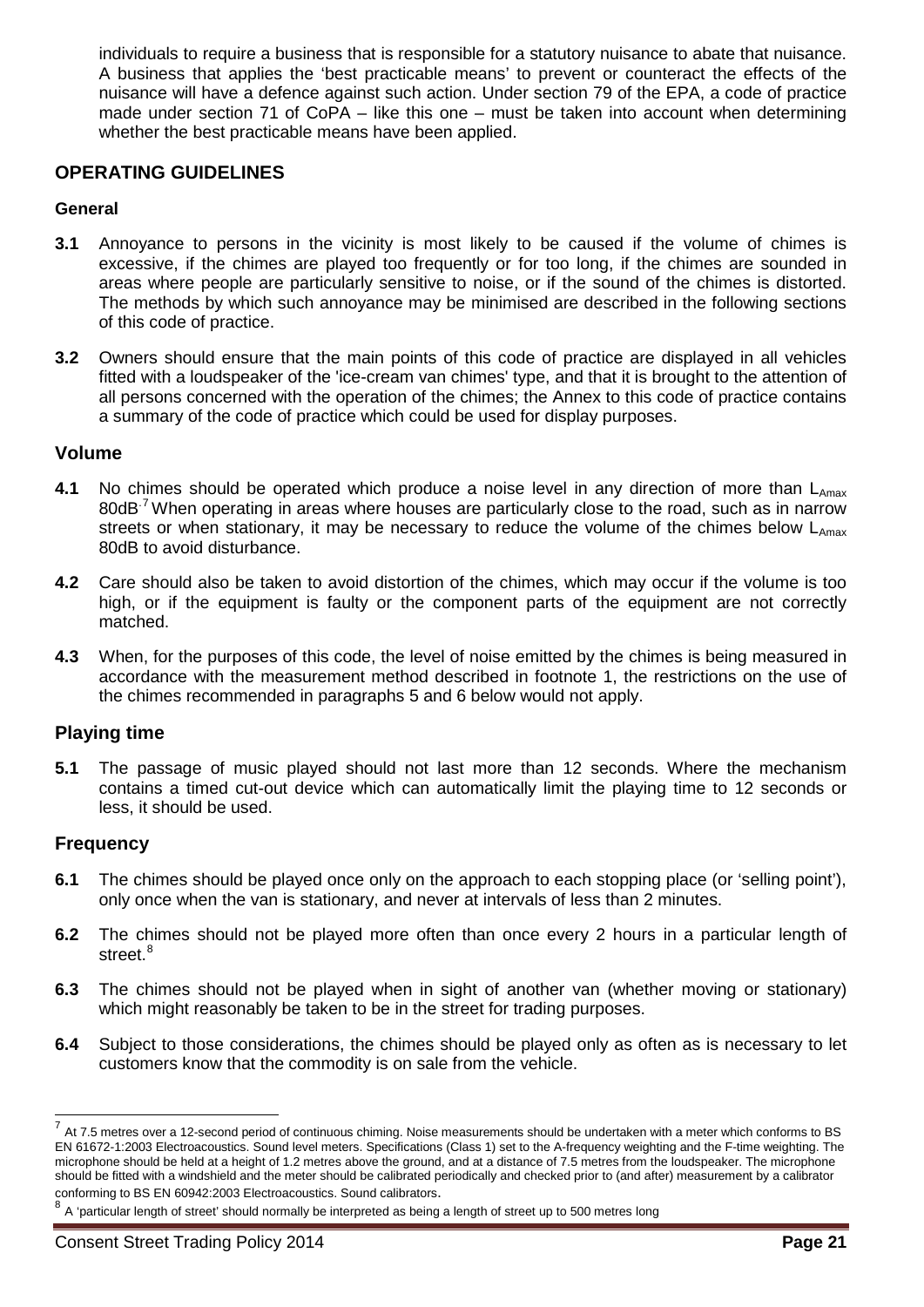#### **Use of chimes in sensitive areas**

- **7.1** The chimes should not be played in areas where people may be especially sensitive to their sound. In particular they should not be played:
	- a) within 50 metres of any hospital or similar institution;
	- b) within 50 metres of a school during school hours;
	- c) within 50 metres of a place of worship on a Sunday or other recognised day of worship.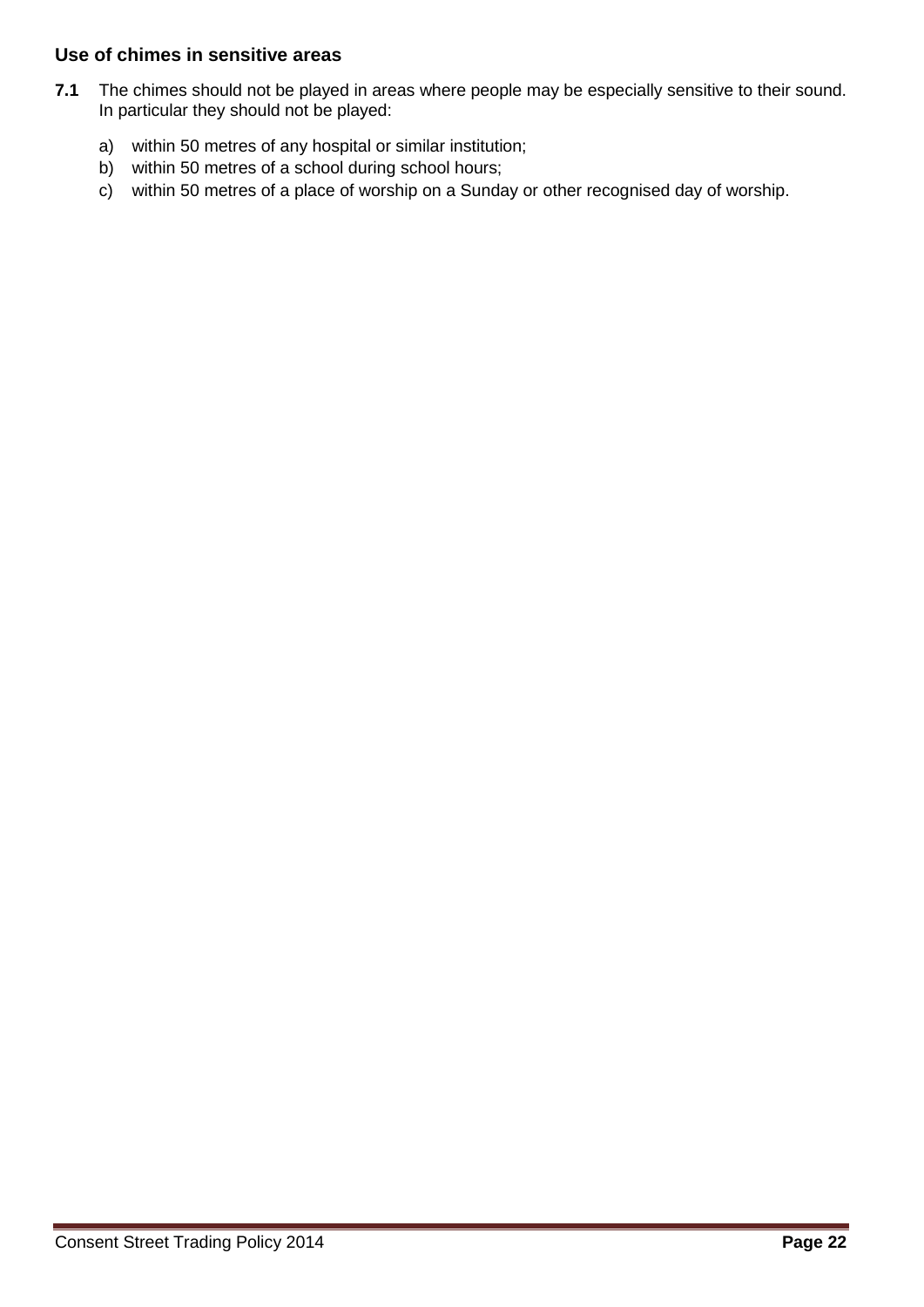#### **Summary of the Code of Practice on Noise from Ice-Cream Van Chimes Etc. in England 2013**

 approved by the Government gives guidance on methods of minimising annoyance caused by your chimes. The main points of the code of practice are: It is an offence to sound your chimes before 12.00 noon or after 7.00 pm. It is also an offence to sound your chimes at any time in such a way as to give reasonable cause for annoyance. A code of practice

#### **Do not sound chimes**

- **1.** for longer than 12 seconds at a time;
- **2.** more often than once every 2 minutes;
- **3.** more than once when the vehicle is stationary at a selling point;
- **4.** except on approach to or at a selling point;
- **5.** when in sight of another vehicle which is trading;
- **6.** when within 50 metres of schools (during school hours), hospitals, and places of worship (on Sundays and other recognised day of worship);
- **7.** more often than once every 2 hours in the same length of street;
- **8.** louder than L<sub>Amax</sub> 80dB at 7.5 metres; \*
- **9.** loudly in areas of low background noise or narrow streets as elsewhere.

#### **REMEMBER: It is an offence to sound your chimes before 12.00 noon or after 7.00 pm.**

It is an offence to sound your chimes at any time in a way which gives reasonable cause for annoyance.

\* Measured in the way suggested in footnote 1.